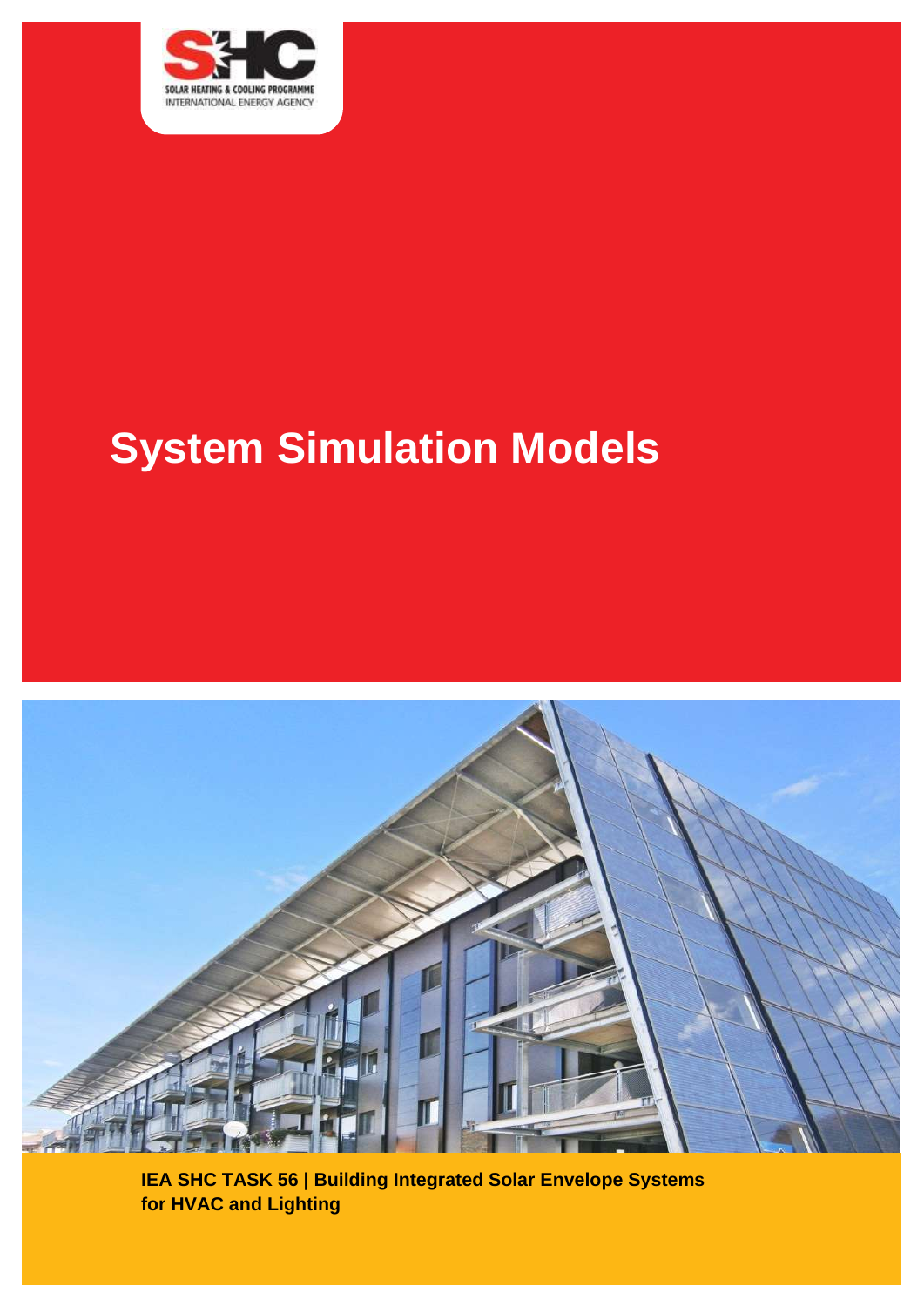

## **System Simulation Models**

Deliverable DC.1

**Authors:** Ochs Fabian, Magni Mara, Bonato Paolo, D'Antoni Matteo, Geisler-Moroder David, Hauer Martin, de Vries Samuel, Loonen Roel

April, 2020

DC.1, DOI: 10.18777/ieashc-task56-2020-0004

The contents of this report do not necessarily reflect the viewpoints or policies of the International Energy Agency (IEA) or its member countries, the IEA Solar Heating and Cooling Technology Collaboration Programme (SHC TCP) members or the participating researchers.

Report on confidential feedback workshops as a method to foster innovation: Subtask B I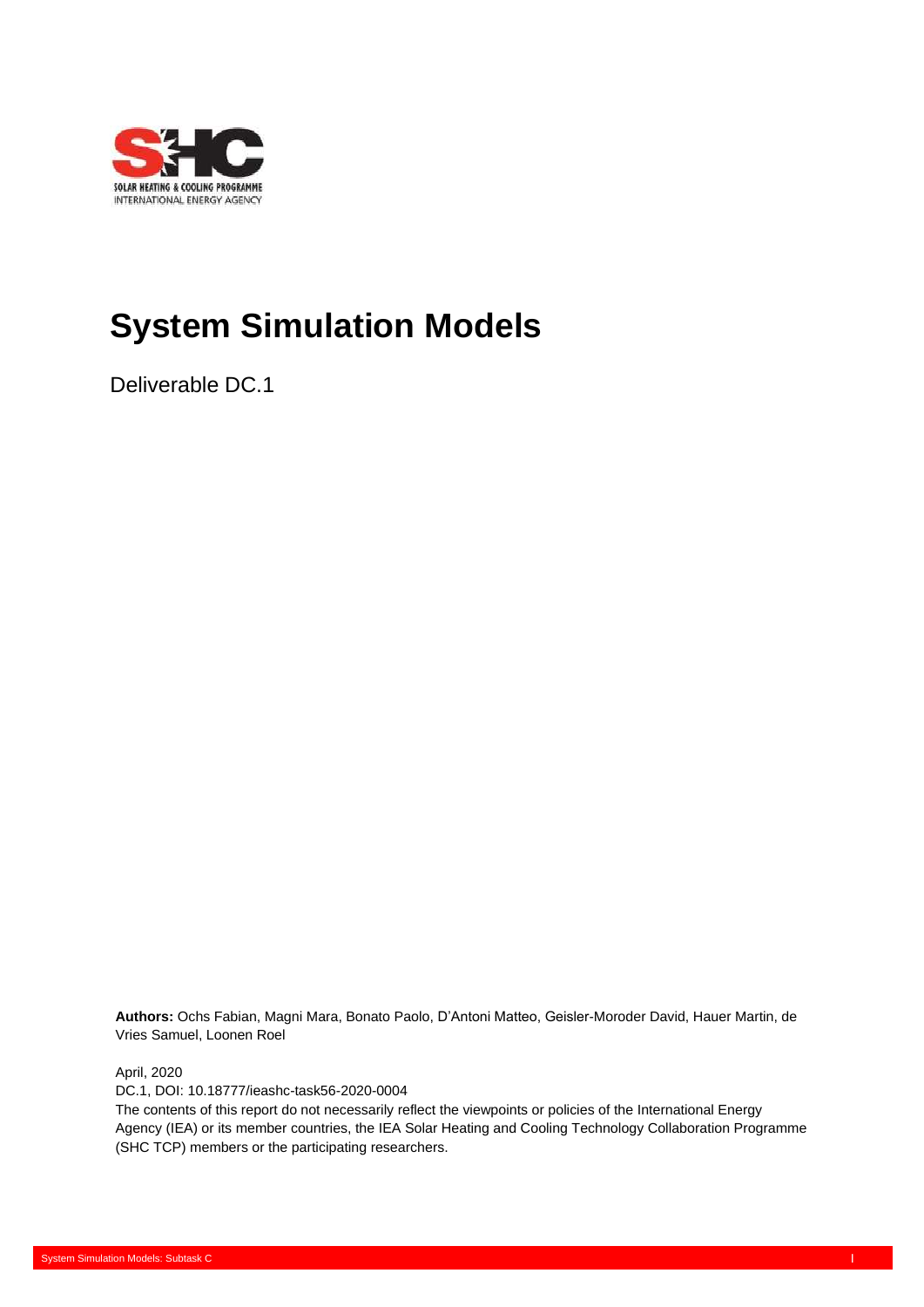#### **IEA Solar Heating and Cooling Technology Collaboration Programme (IEA SHC)**

The Solar Heating and Cooling Technology Collaboration Programme was founded in 1977 as one of the first multilateral technology initiatives ("Implementing Agreements") of the International Energy Agency. Its mission is *"To enhance collective knowledge and application of solar heating and cooling through international collaboration*  to reach the goal set in the vision of solar thermal energy meeting 50% of low temperature heating and cooling *demand by 2050."*

The members of the IEA SHC collaborate on projects (referred to as Tasks) in the field of research, development, demonstration (RD&D), and test methods for solar thermal energy and solar buildings.

Research topics and the associated Tasks in parenthesis include:

- Solar Space Heating and Water Heating (Tasks 14, 19, 26, 44, 54)
- Solar Cooling (Tasks 25, 38, 48, 53)
- Solar Heat for Industrial or Agricultural Processes (Tasks 29, 33, 49, 62, 64)
- Solar District Heating (Tasks 7, 45, 55)
- Solar Buildings/Architecture/Urban Planning (Tasks 8, 11, 12, 13, 20, 22, 23, 28, 37, 40, 41, 47, 51, 52, 56, 59, 63)
- Solar Thermal & PV (Tasks 16, 35, 60)
- Daylighting/Lighting (Tasks 21, 31, 50, 61)
- Materials/Components for Solar Heating and Cooling (Tasks 2, 3, 6, 10, 18, 27, 39)
- Standards, Certification, and Test Methods (Tasks 14, 24, 34, 43, 57)
- Resource Assessment (Tasks 1, 4, 5, 9, 17, 36, 46)
- Storage of Solar Heat (Tasks 7, 32, 42, 58)

In addition to our Task work, other activities of the IEA SHC include our:

- ➢ International Conference on Solar Heating and Cooling for Buildings and Industry
- > SHC Solar Academy<br>> Solar Heat Worldwide
- ➢ Solar Heat Worldwide annual statics report
- ➢ Collaboration with solar thermal trade associations

#### **Country Members**

| France             | South A         |
|--------------------|-----------------|
| Germany            | Spain           |
| Italy              | Sweden          |
| <b>Netherlands</b> | Switzerl        |
| Norway             | Turkey          |
| Portugal           | United <b>h</b> |
| Slovakia           |                 |
|                    |                 |

## South Africa Switzerland United Kingdom

#### **Sponsor Members**

| European Copper Institute          | ECREEE         |
|------------------------------------|----------------|
| International Solar Energy Society | <b>RCREEE</b>  |
| <b>EACREEE</b>                     | <b>SACREEE</b> |

*For more information on the IEA SHC work, including many free publications, please visi[t www.iea-shc.org](http://www.iea-shc.org/)*

Report on confidential feedback workshops as a method to foster innovation: Subtask B II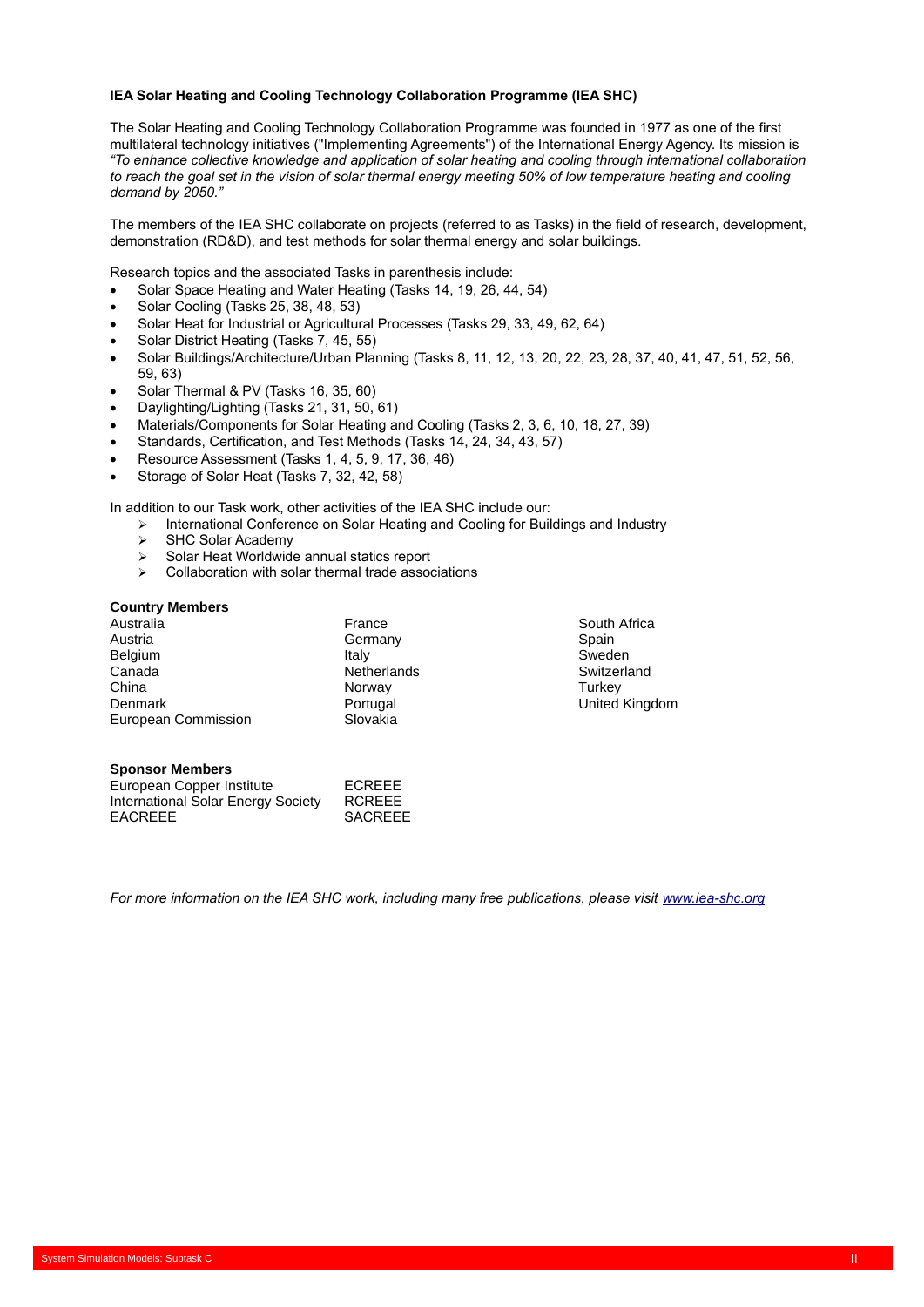## **Contents**

| 1            |     |       |  |
|--------------|-----|-------|--|
| 2            |     |       |  |
| 3            |     |       |  |
|              | 3.1 |       |  |
|              | 3.2 |       |  |
|              | 3.3 |       |  |
|              |     | 3.3.1 |  |
|              |     | 3.3.2 |  |
|              |     | 3.3.3 |  |
|              |     | 3.3.4 |  |
|              |     | 3.3.5 |  |
|              |     | 3.3.6 |  |
|              |     | 3.3.7 |  |
|              |     | 3.3.8 |  |
|              |     |       |  |
| 4            |     |       |  |
| 5            |     |       |  |
|              | 5.1 |       |  |
|              | 5.2 |       |  |
|              | 5.3 |       |  |
|              | 5.4 |       |  |
|              | 5.5 |       |  |
|              | 5.6 |       |  |
| 6.           |     |       |  |
|              | 6.1 |       |  |
|              | 6.2 |       |  |
| $\mathbf{7}$ |     |       |  |
|              |     |       |  |
|              |     |       |  |
|              | A.1 |       |  |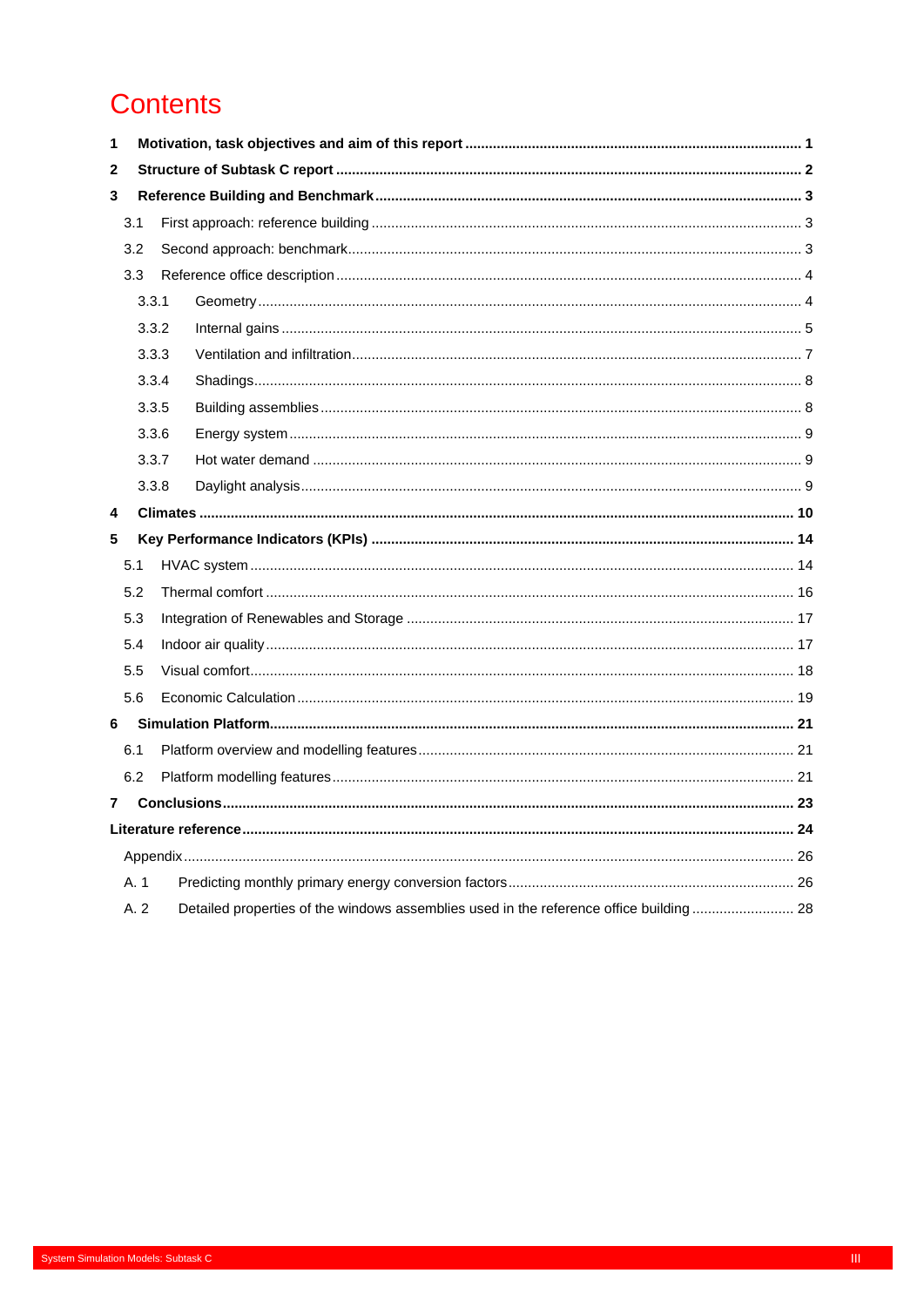## <span id="page-4-0"></span>1 Motivation, Task Objectives and Aim of this Report

Building Integrated Solar Envelope Systems for HVAC and Lighting includes a broad variety of technologies. Different "Solar Envelope" solutions for office and residential buildings are investigated and evaluated by means of building and system simulation. Detailed technical/economic analysis will be carried out in order to assess the impact of the integration of the solar envelope components for different buildings in different climates.

Models for these technologies shall allow to develop and optimize control strategies for coupled control of indoor air quality, thermal and visual comfort (lighting) considering optimal energy performance.

We can distinguish **Solar Envelope Systems** depending on technology, applications and building types.

- Technology:
	- o lighting / daylighting / shading / glare protection;
	- o HVAC (heating, cooling, ventilation);
	- o renewables (electricity, heat).
- Application / Building type:
	- o non-residential (Office, school, hotel, etc.);
	- o residential (Single-Family House (SFH), Multi-Family House (MFH)).

The investigations carried out in the framework of the IEA SHC Task 56 are focused on:

- The determination of the performance of different active heating, cooling and ventilation technologies as well as daylight/shading devices as part of the façade;
- The optimization of the control of these systems with the aim to improve the performances.

Thermal and visual comfort has to be proven for each solution and it is a prerequisite.

The focus for **office buildings** is daylighting and artificial lighting systems, cooling (and dehumidification) which are in most climates more relevant than heating. Contrariwise, for **residential buildings**, in particular multi-family houses (MFH) the focus is renovation. Hence, most relevant are ventilation and (renewable) heating/cooling and domestic hot water (DHW) preparation systems, based on façade integrated solar thermal and/or Photovoltaic panel (PV) or Photovoltaic Thermal panel (PVT) systems combined with heat pumps.

Thus, solar envelopes might involve passive elements (i.e. shading, daylight control) and/or active elements (BIPV, BIST, BIPVT). Façades with elements for daylighting/shading, glare protection (solar gains, artificial light) are mainly applied in non-residential buildings and are able to:

- Guarantee visual comfort (while thermal comfort is maintained);
- Increase daylight use;
- Enable primary energy savings (by means of reducing heating demand and cooling demand).

Façades with active elements (i.e. Solar Thermal (ST), Building Integrated Solar Thermal (BIST), PVT or Heat Pump (HP) and/or Heat Recovery Ventilation/Energy Recovery Ventilation (HRV/ERV) coupled with PV, Building Integrated Photovoltaic (BIPV)) for heating/cooling/ventilation can be applied in both residential and non-residential buildings in order to guarantee:

- Thermal comfort and provide indoor air quality;
- Allow for primary energy savings (reduction of heating and cooling demand as well as maximization of renewable energy use).

The objectives of **daylighting** simulations for **non-residential** buildings in IEA SHC Task 56 are:

- Investigation of the visual comfort (e.g. glare protection);
- Studying solutions that maximize daylight use and reduce artificial lighting demand while maintaining visual comfort;
- minimization of (heating and) cooling loads and energy consumption;
- Control optimization.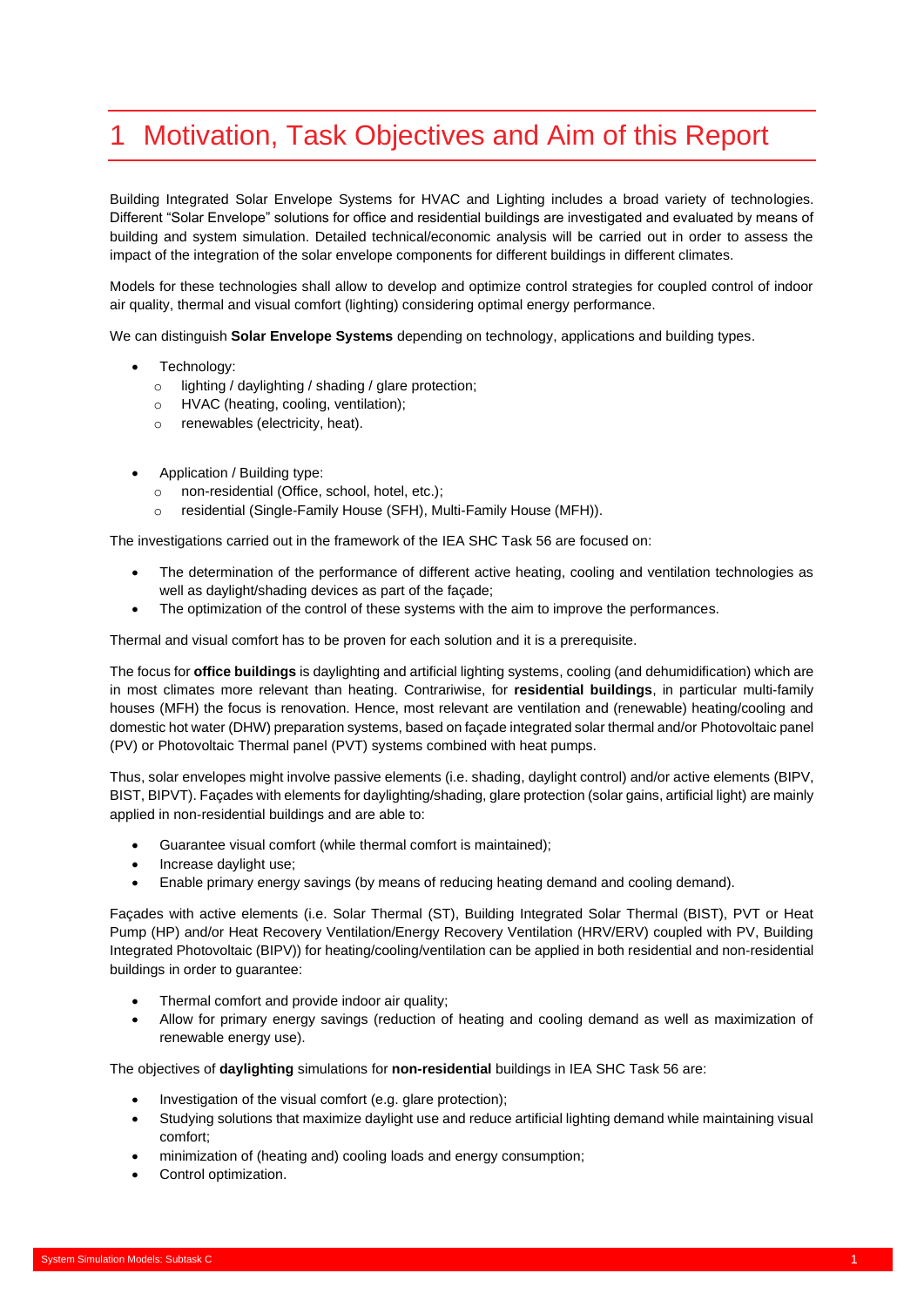There is a clear need to understand the influence of the daylighting strategy on the heating and cooling demands and loads. However, usually there is no need to investigate the influence of the daylighting technology on the HVAC system.

The objectives of building and HVAC simulations in both residential and non-residential buildings are:

- Determination of the performance of the building and its HVAC system by means of an annual simulation, (i.e. the determination of heating demand (HD), cooling demand (CD), efficiency/COP of HVAC, use of renewables);
- To correctly size the HVAC system;
- Investigation and optimization of thermal and visual comfort and indoor air quality;
- Optimization of the control strategy for enhancing comfort and air quality while minimizing energy use.

The heating demand (HD) and cooling demand (CD) as well as heating load (HL) and cooling load (CL) are influenced by the daylighting system in terms of internal gains. However, usually, there is no need for feedback from daylight control to HVAC control and vice versa (i.e. as nobody would accept glare just for improving the COP of the heat pump). Therefore, in most cases coupling of daylighting and HVAC simulation is not necessary. During the design process of a building, daylighting control will have first priority and will not be influenced by the HVAC system (i.e. there is only influence in one direction and the HVAC simulation can be done after the daylight simulation).

Remark: The detailed determination of thermal and visual comfort might require geometrically correct representation of a room including furniture and occupants. Furthermore, a detailed and geometrically correct representation of the heat (and/or cold) emission system and shading/daylight system might be required. For a realistic representation, a detailed calculation of the radiative heat exchange and of the flow field might be required. Such calculations are usually steady state and are not coupled with the heat generation system and are out of the scope of this report.

## <span id="page-5-0"></span>2 Structure of Subtask C report

Different approaches for investigating **Solar Envelope Systems** are required for residential and office buildings. This report has the aims to describe the different methods used for non-residential (i.e. office) and residential buildings and to give comprehensive information about the reference buildings and HVAC systems used in IEA SHC Task 56.

This **report DC.1** provides some **general information** about benchmarks, the simulation models of the reference buildings as well as reference locations and climate analysis and finally Key Performance Indicators (KPIs). Additionally, an overview on the features of different simulation platforms is given.

Based on this, the **Report DC.2** documents the **simulation results** and consists of two parts:

- **Part A** presents the simulation results of the office reference building;
- Part B describes the approach for residential buildings. Two examples are described in detail following different approaches.

In **Deliverable DC.3, guidelines** are provided based on the simulation results.

**Deliverable DC.4** will provide **monitoring results** of demonstration buildings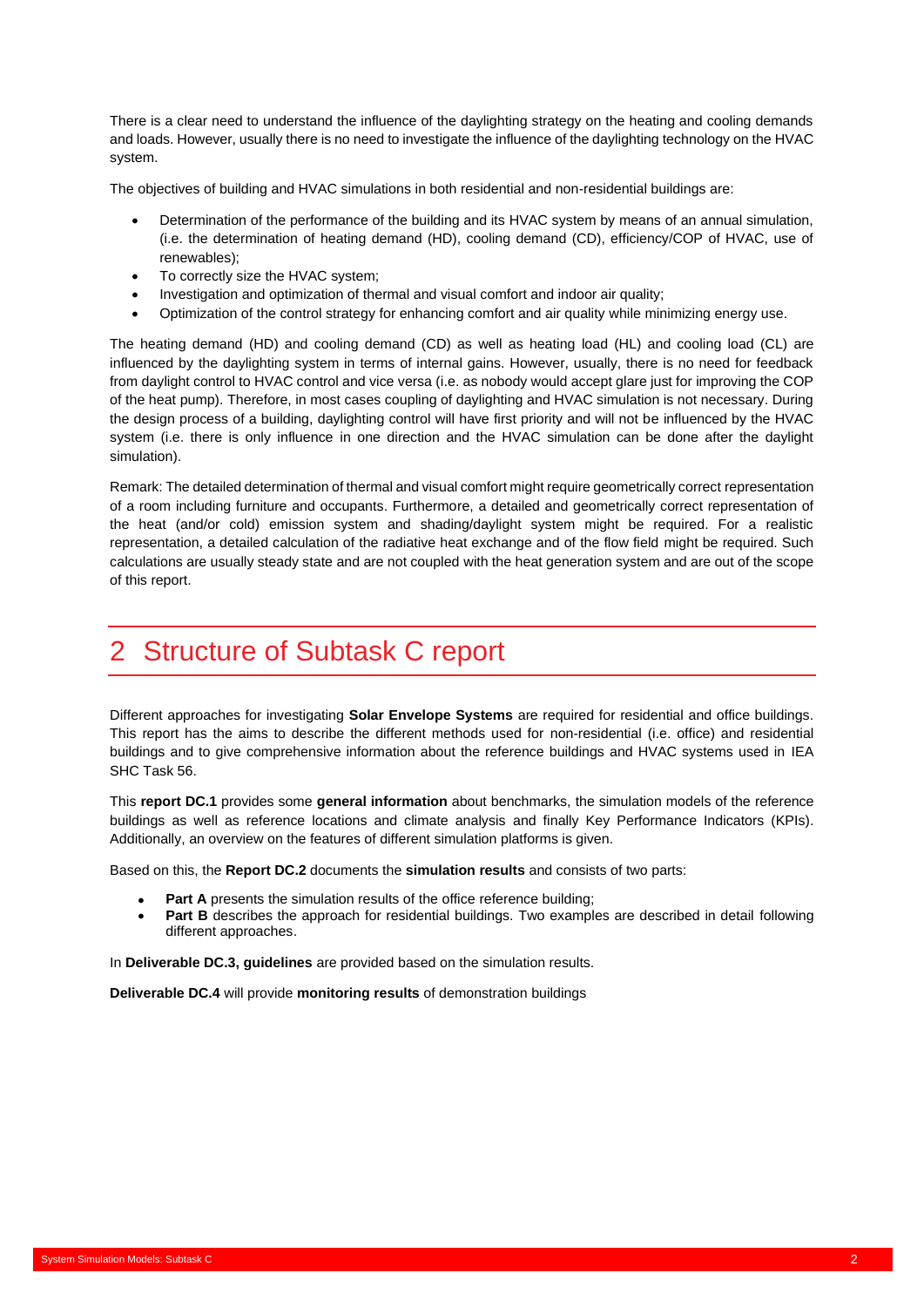## <span id="page-6-0"></span>3 Reference Building and Benchmark

## <span id="page-6-1"></span>**3.1 First approach: reference building**

A common **reference building** is useful to compare different technologies including the influence of different climates. Resulting primary energy consumption of a certain technology and control strategy can be directly compared with those of other solutions. A common reference building needs a detailed description of:

- Geometry (size, glazing ratio, orientation, ground coupling, etc.)
- Building energy standard (envelope quality, air-tightness, etc.)
- **Location**
- Usage (occupation profile, internal gains, ventilation and shading)
- Set point temperature
- Heating (operative temperature)
- Cooling (operative temperature)
- Dehumidification (absolute humidity)
- Ventilation/infiltration:
	- o air tightness and window ventilation;
	- o mechanical ventilation rate / heat recovery effectiveness;
	- o night ventilation (volume flow and control settings and set points);
- Shading (reduction factor and control settings and set points).

Such a building can be:

- Real (i.e. existing) which is more realistic and easier to motivate or
- Generic/simplified/generalized which is easier to setup, to communicate and also it is more suitable for model exchange, platform independence etc.

Based on the description it must be possible to reproduce the results and to develop the model for different climates, with different technologies and on different simulation platforms. Hence, such a model cannot be very complex and time consuming to set it up. Once the simulation models are calibrated, input errors can be excluded and different solutions can be compared against the common reference case for a given climate in terms of primary energy savings and CO<sub>2</sub>-emission reduction.

In case of office buildings as an example of **non-residential buildings** in order to investigate thermal and visual comfort and façade integrated decentral heating and cooling solutions and or daylighting systems, the reference model can consist of one typical office cell (**one thermal zone**) only. Offices look very similar all around the world. The extrapolation of the results to the entire building is possible e.g. as the sum of the performance of single simulations of the cell in e.g. different orientations and assuming loads and gains for the traffic zones. Investigations on integration of Renewable Energy (RE) in central ventilation, heating and cooling systems is limited with the office cell approach. A further disadvantage is the difficulty to extrapolate the results to the entire building even in case of decentral applications. However, with the focus on daylighting systems, the detailed investigation on office cell level is required.

The common **reference building** (test cell) approach is used for the non-residential (**office**) buildings (see section [3.3](#page-7-0) for the description of the office building).

## <span id="page-6-2"></span>**3.2 Second approach: benchmark**

In the residential sector, application of solar façades is more relevant for multi-family buildings (with relative small available roof area) than for single-family houses (with relevant roof area with respect to treated area). The reference building approach cannot be applied easily in residential multi-family buildings because usually, each building is individual (geometry, floor plan, number of floors, heated/unheated cellar, etc.). Furthermore, for **residential buildings**, the focus is the envelope, HVAC performance and (façade integrated) RE system. Providing high thermal comfort and indoor air quality is a prerequisite (that has to be proven for each technology). Visual comfort (daylighting and glare) is usually not relevant in residential buildings. Depending on the investigated technology, usually either a flat or the entire building has to be considered and it is not trivial to define a common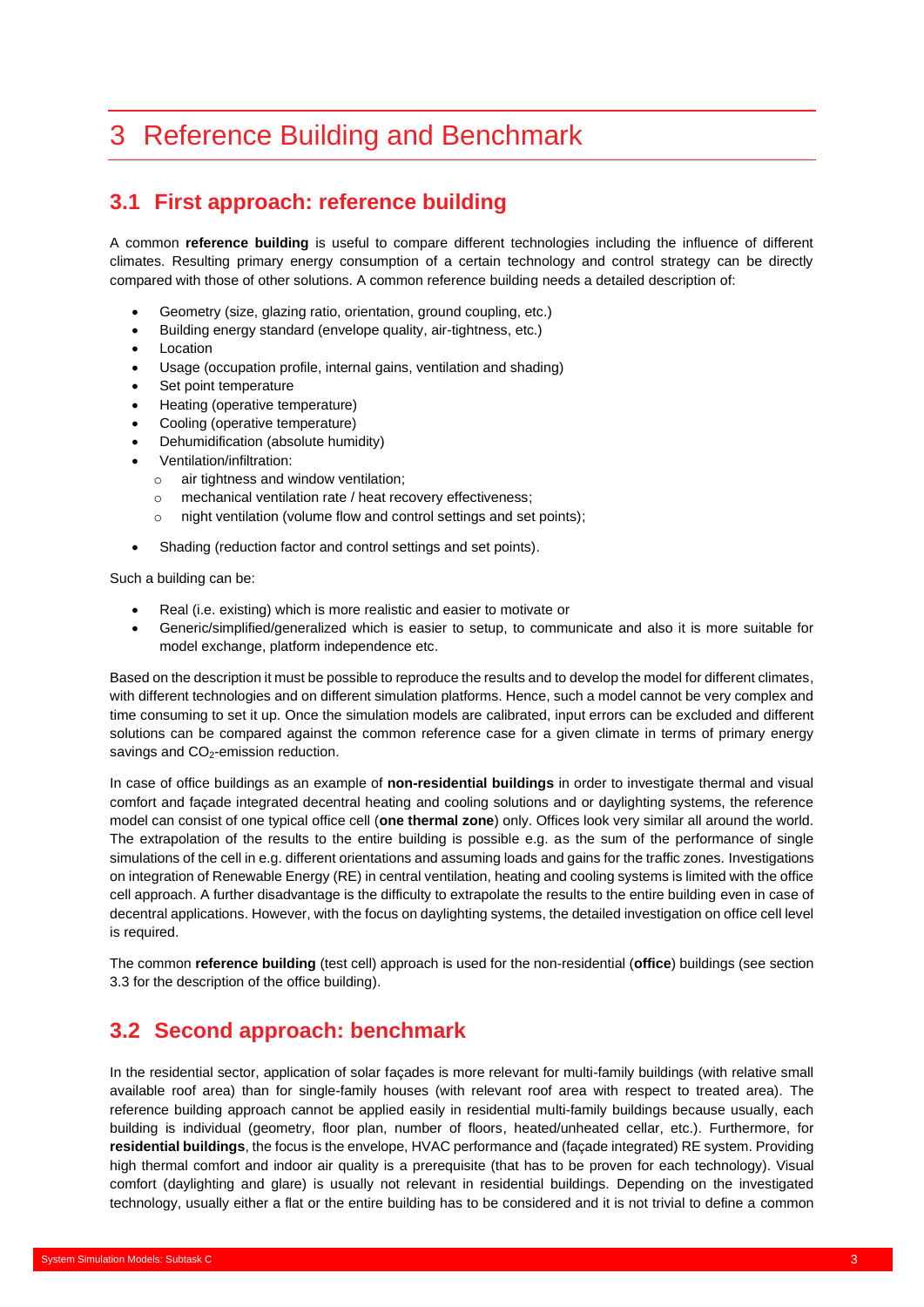MFH reference building. For these reasons, for integration of passive and active (solar) façades in the residential sector, **individual buildings** (a virtual case study) will be taken into account for each study. It can have either an individual reference system (heat/cold emission and distribution as well as heating/cooling technology) or a standard reference system (e.g. electric heating, air-sourced heat pump, etc.).

The **individual building** with the **reference system** serves as a benchmark. The solar envelope solutions are compared against this benchmark in terms of energy performance.

Such an individual building model can consist of:

- A room (real or simplified but geometrical correct representation of a room);
- A group of rooms (one thermal zone, consisting of one room or several rooms with similar orientation and occupation profile);
- A flat or the entire building or a part of it (consisting of one or more thermal zones, which represent rooms or group of rooms).

In case of individual reference building, zoning has to be chosen carefully and has to be well described:

- For each zone, geometry can be real or simplified, occupation and internal gains can be flat or scheduled;
- Heating/cooling and ventilation can be central/decentral, which influences zoning;
- Control can be room- (i.e. zone-) wise or with respect to a central (averaged) measured quantity.

The second approach (**benchmark**) with an individual building with reference system is used for the **residential buildings** (MFHs) (results will be provided in Deliverable DC.2 parts B1, B2).

In order to report the performance of both, residential and non-residential buildings, the same KPIs, as defined in section [5,](#page-17-0) should be used.

## <span id="page-7-0"></span>**3.3 Reference office description**

This paragraph provides a description of parameters and characteristics of the office building used as a reference. The aim is to use this as a common reference case in simulation studies, to enable yearly performance evaluation of different solar active façade technologies. The office zone is representative of a new office space, where building envelope characteristics vary according to the European climatic conditions.

Since some boundary conditions here reported might not be in accordance or compatible with a given solar active technology, these are modifiable according to the specific case. For example, if the solar active façade concept includes a strategy for dimming the lighting power according to the solar availability on the façade surface (e.g. shading device with indoor illuminance sensor), then recommended instantaneous lighting gains and the control strategy of external shadings can be neglected (although lighting schedules must be respected anyhow). The same approach applies for the definition of building envelope elements. When building-integrated technologies are fully or partly integrated in the structure of the façade, reference assemblies can be neglected.

#### <span id="page-7-1"></span>**3.3.1 Geometry**

Due to the potentially high computational efforts, the energy analysis of high-rise office buildings by means of transient simulations needs adequate simplifications in the development of a numerical model. Since the goal is to carry out an analysis on the energy contribution of different solar active façade technologies in covering building loads and to evaluate indoor comfort conditions, the definition of a detailed architectural building geometry is of less importance. Thus, simplifications and assumptions on building geometry and user behaviour are necessary and a good trade-off between accuracy of the model and computational efforts has to be found.

The first step consists in simplifying a real building geometry by identifying elementary modules. A first statement assumes that the energy performance of high-rise buildings can be derived from the energy performance of a single reference storey. The selection of a reference floor has to rely on the specificity of the building's geometry (geometry aspect ratio and the total number of floors) and boundary conditions (orientation and shading from surroundings). In general, mid-floors are considered to be representative, whereas ground coupled zones or roof attached spaces are not taken into account [1]. A second simplification consists in assuming that the energy behaviour of the reference floor can be assimilated to that of a series of reference office cells oriented according to the building's exposures. The validity of this last statement really depends on the floor area and its aspect ratio.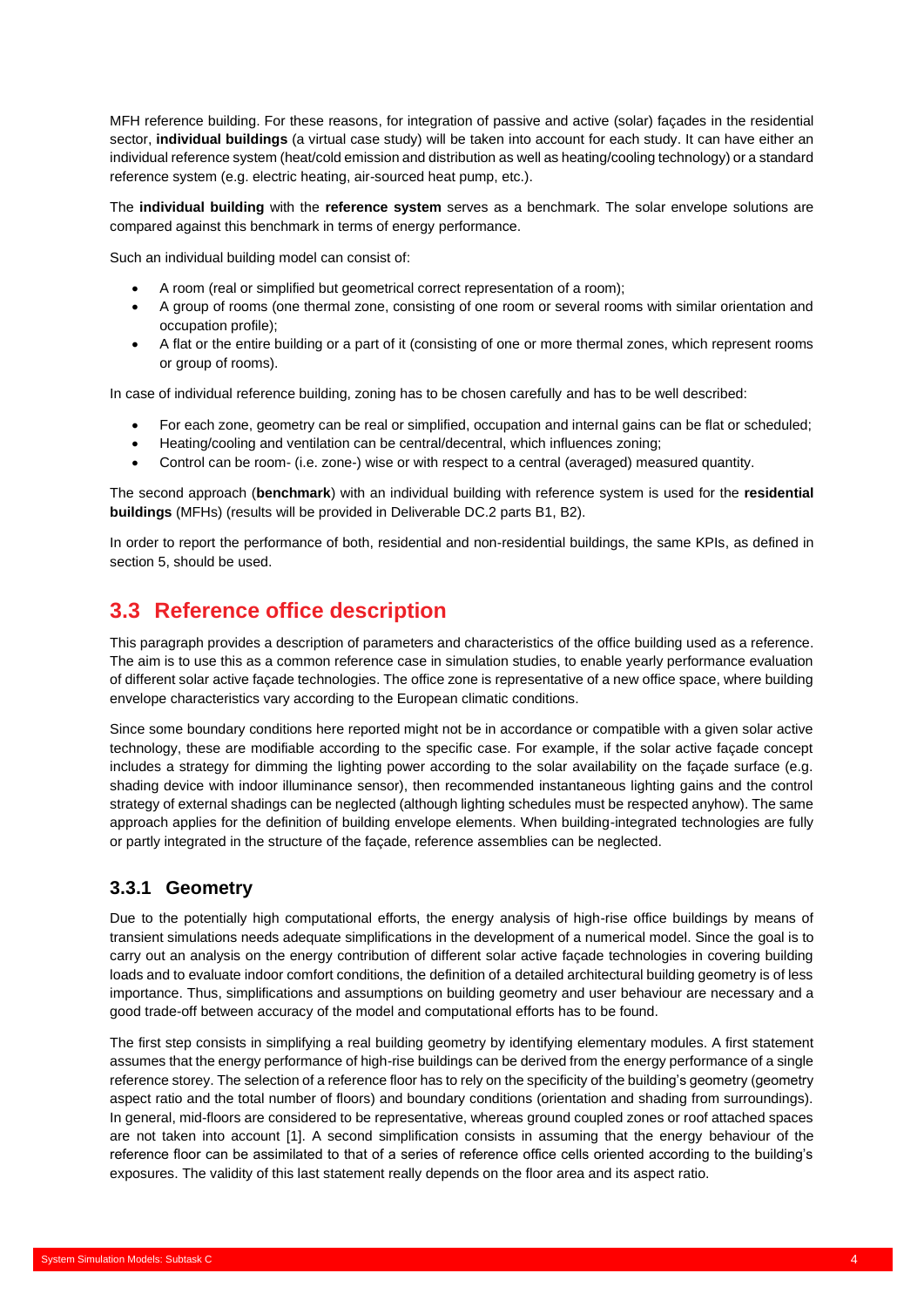Based on experience of the participants, a reference office space is defined (see **[Figure 3-1](#page-8-1)**). The office has a rectangular floor plan, it has a gross floor area and volume of 27 m<sup>2</sup> and 81 m<sup>3</sup>, respectively and the dimensions are:

- Length: 6.0 m;
- Width: 4.5 m;
- Height: 3.0 m.

The window height is 1.20 m from the floor as shown in **[Figure 3-1](#page-8-1)**. The façade is assumed to be composed by three modules with length of 1.50 m where solar active technologies are installed. The gross window-to-wall ratio (including façade frame<sup>1</sup> ) is assumed to be 60%. Solar active technologies are installed on the external façade where ambient boundary conditions are applied. The remaining five surfaces have adiabatic boundary conditions (no heat flow between adjacent zones). The thermal capacity of the air node is multiplied by 10 (987 kJ/K for a 81  $m^3$  air volume in place of 98.7 kJ/K) to account for the thermal mass of the furniture. The air density is 1.204 kg/m<sup>3</sup>. In order to precondition the thermal mass of the air node and of the walls, a total of 13 months is simulated where the first month should be December of the previous year. Only the last 12 months should be considered in the results. It is also important to consider the first day of January as Monday in order to align the internal gains (see section [3.3.2\)](#page-8-0).

Although building orientation can vary in practice, South is taken into account as main direction (in the Northern hemisphere). West and East directions can additionally be considered.



**Figure 3-1: View of the reference office zone**

### <span id="page-8-1"></span><span id="page-8-0"></span>**3.3.2 Internal gains**

#### **Occupancy**

The reference office zone is conceived for hosting 3 people (9 m<sup>2</sup>/person). According to typical office activity level (1.2 met), human presence causes sensible gains (70 W/person) and latent gains (0.08 kg/h/person) [2]. Sensible gains are further divided into convective (60%) and radiative (40%) contributions. In order to evaluate indoor comfort conditions during the year, a clothing factor of 0.85 [3] and a metabolism index of 1.2 are considered [3].

The presence of occupants during the working days has been defined according to the hourly schedule shown in [Figure 3-2,](#page-9-0) while during the weekend the occupancy is set to zero. The contemporaneity factor used to account for vacation and sickness periods is assumed to be constant and equal to 0.8. The simulation week starts on Monday.

<sup>&</sup>lt;sup>1</sup> The net transparent surface amounts to 2.022 m<sup>2</sup> (net window-to-wall ratio 45%), with a window frame of 11 cm thick.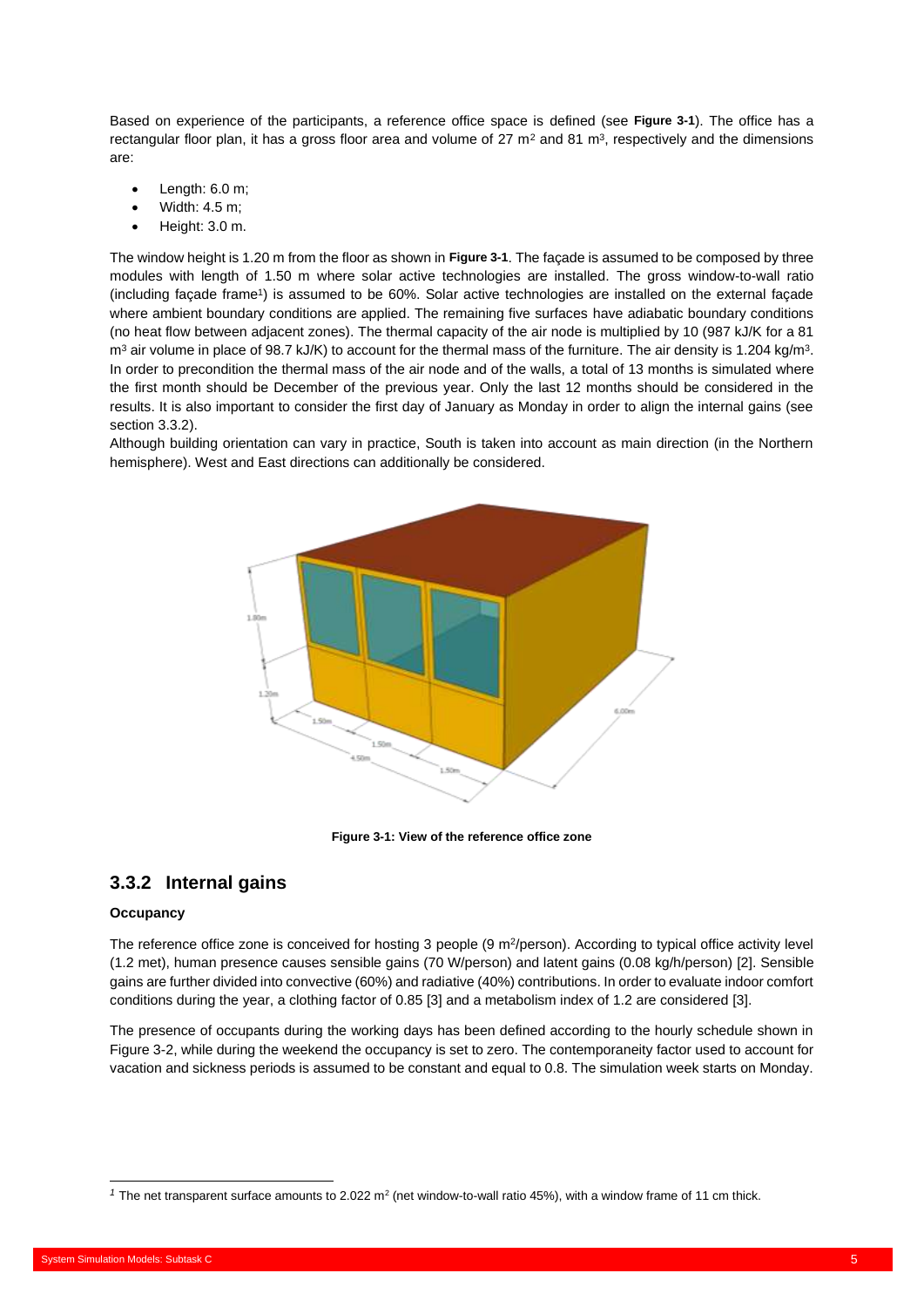

**Figure 3-2: Occupancy schedule profile during working days (from Monday to Friday) [2]**

#### <span id="page-9-0"></span>**Appliances**

Internal gains due to appliances for typical office spaces is assumed to be 7.0  $W/m^2$  [2]. The convective fraction is fixed to 70%, while the remaining part is radiative. The latent fraction is null. The appliances schedule profile is shown in [Figure 3-3.](#page-9-1) During weekends and non-occupied hours, a standby consumption (10%) is considered. As for the occupation internal gains, a contemporaneity index of 0.8 is assumed throughout the year [2].



**Figure 3-3: Appliances schedule profile during working days (from Monday to Friday) [2].**

#### <span id="page-9-1"></span>**Lighting**

The activation of lights during working days is based on the presence of occupants (see **[Figure 3-4](#page-10-1)**). During weekends, lighting gains are not considered. Internal gains due to lighting are computed assuming that 500 lux on the working desk is available. This luminance level depends on several aspects, among which other façade optical characteristics, office geometry and weather conditions. Hence, a preliminary calculation is required in order to guarantee that prescribed values are reached. The artificial lighting system is responsible for an internal gain of 10.9 W/m<sup>2</sup> , with a convective fraction of 2/3 of the total gain. For the sake of simplicity, no dimming strategy is implemented in the simulation.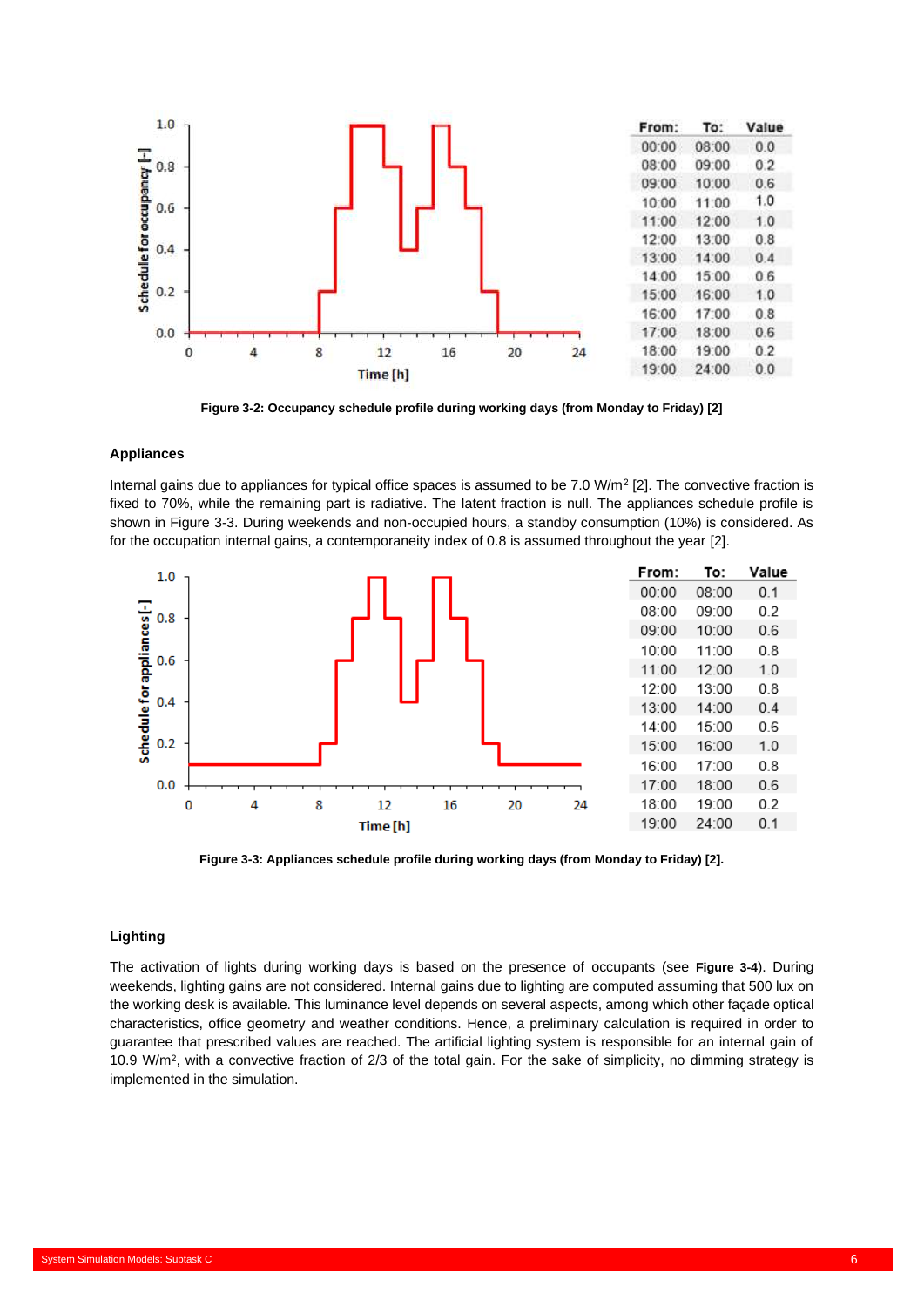

**Figure 3-4: Lighting schedule profile during working days (from Monday to Friday)**

#### <span id="page-10-1"></span><span id="page-10-0"></span>**3.3.3 Ventilation and infiltration**

A natural air change rate of 0.15 1/h due to infiltration through the façade is assumed. This value is considered constant throughout the year.

The fresh air is supplied, through a mechanical ventilation system, during occupancy hours at a constant rate (40 m<sup>3</sup>/h/person). A specific fan power of 0.55 W/m<sup>3</sup>/h has to be adopted. The electric power of the fans is not recovered in the system. A heat recovery unit is further included with a sensible efficiency of 70% [2]. The heat recovery unit is by-passed when the temperature of the zone is higher than 23°C and the external air is lower than the indoor air temperature with a 0.5 K hysteresis (see **[Figure 3-5](#page-10-2)**) with constant fan power. To prevent frost formation in the secondary side of the exhaust air in the heat recovery unit, a frost protection technique is included (see **[Figure 3-6](#page-10-3)**). It consists of including an ideal electric resistance at the inlet section of the exhaust air that guarantees a minimum inlet temperature of 0°C.

<span id="page-10-2"></span>

<span id="page-10-3"></span>**Figure 3-6: position of the frost protection**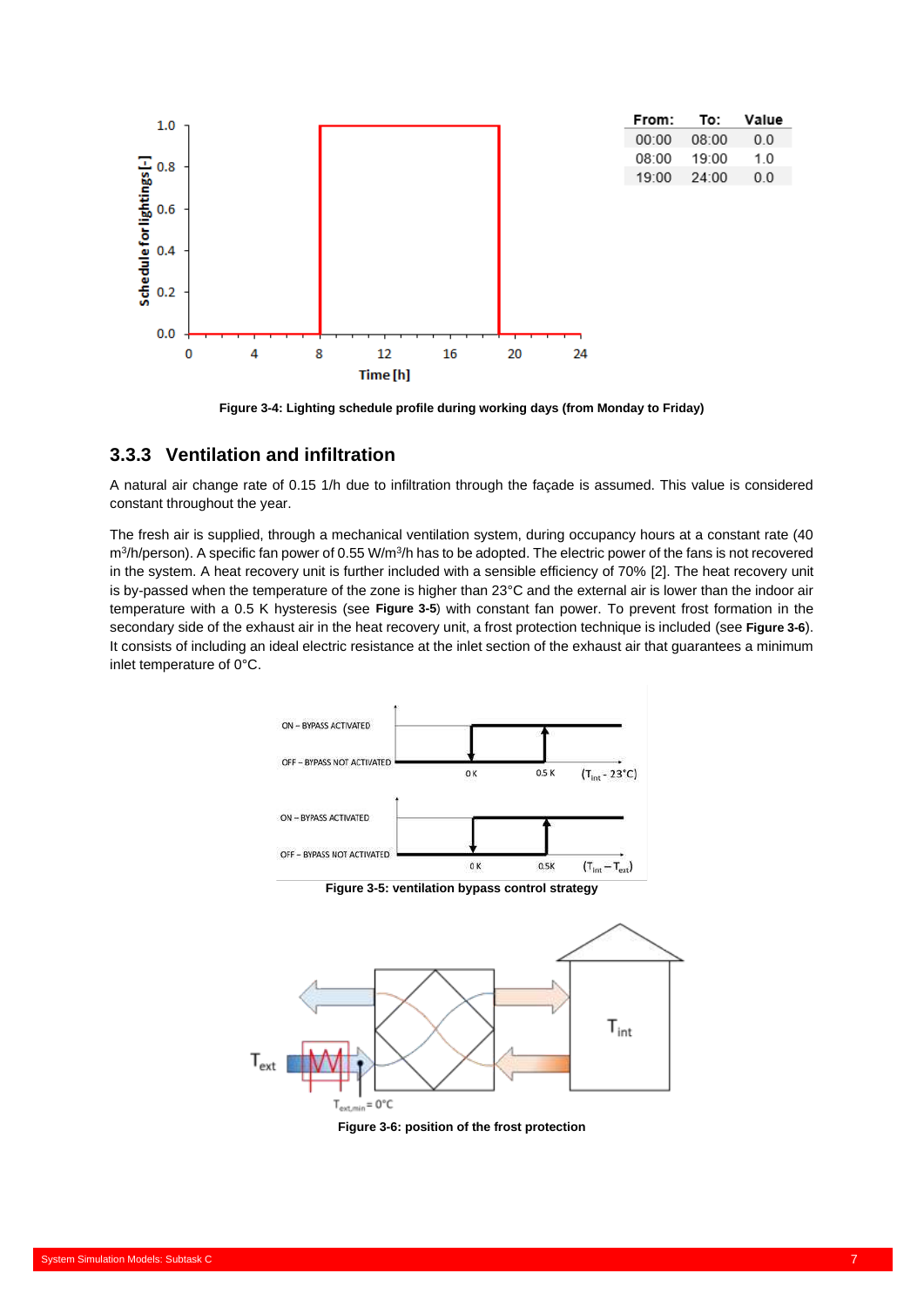### <span id="page-11-0"></span>**3.3.4 Shadings**

The solar shading consists of generic external movable shading blinds that are able to block 70% of the solar radiation impinging the whole window area. The shading device is activated when the beam solar radiation incident on the external façade (vertical plane) exceeds a threshold of 120 W/m<sup>2</sup> . The shading system reduces the solar radiation impinging both frame and glass of the windows without influencing the thermal properties (it does not add any thermal resistance to the window).

No influence of the urban or environmental context in terms of unwanted shading on the active solar façade modules is considered.

### <span id="page-11-1"></span>**3.3.5 Building assemblies**

#### **Opaque structures**

The thermal and optical characteristics of opaque assemblies and building materials are listed from **[Table 3-1](#page-11-2)** to

<span id="page-11-2"></span>**[Table](#page-11-3)** 3-5.

#### **Table 3-1: Construction of internal walls**

| <b>Material</b> | s<br>[m] | [W/mK] | ρ<br>[ $kg/m3$ ] | Сp<br>[ $kJ/(kgK)$ ] |
|-----------------|----------|--------|------------------|----------------------|
| Plasterboard    | 0.024    | 0.160  | 950              | 0.84                 |
| Mineral wool    | 0.080    | 0.038  | 80               | 0.84                 |
| Plasterboard    | 0.024    | 0.160  | 950              | 0.84                 |

For ceiling and floor, the same structure is considered, but the layers order from inside to outside is:

- Carpet, screed and concrete for the floor;
- Concrete, screed and carpet for the ceiling.

#### **Table 3-2: Construction of floor/ceiling**

| <b>Material</b> | s<br>[m] | [W/mK] | ρ<br>[ $kg/m3$ ] | $c_{p}$<br>[kJ/(kgK)] |
|-----------------|----------|--------|------------------|-----------------------|
| Carpet          | 0.005    | 0.060  | 200              | 1.30                  |
| Screed          | 0.120    | 0.080  | 350              | 0.40                  |
| Concrete        | 0.350    | 2.100  | 2500             | 0.84                  |

<span id="page-11-4"></span>The insulation thickness of the external wall façade has to comply with requirements prescribed in national building codes. Since these might be different from country to country and from project to project, a pragmatic approach is recommended. From FP7 EU iNSPiRe project [4], three insulation levels of external wall are identified (**[Table 3-3](#page-11-4)** and **[Table 3-4](#page-11-5)**).

#### **Table 3-3: Construction of external wall Material <sup>s</sup> [m] λ [W/mK] ρ [kg/m<sup>3</sup> ] cp [kJ/(kgK)]** Aluminium 0.003 200 2700 0.86 Mineral wool variable 0.038 80 0.84

Aluminium 0.003 200 2700 0.86

#### <span id="page-11-5"></span><span id="page-11-3"></span>**Table 3-4: Thermal transmittance and insulation thickness of the external façade opaque element according the climatic regions**

| <b>Climatic zone</b> | U-wall<br>[W/( $m^2K$ )] | <b>Insulation</b><br>thickness [cm] |
|----------------------|--------------------------|-------------------------------------|
| Stockholm            | 0.3                      | 12                                  |
| Stuttgart            | 0.4                      | я                                   |
| Rome                 | 0.8                      |                                     |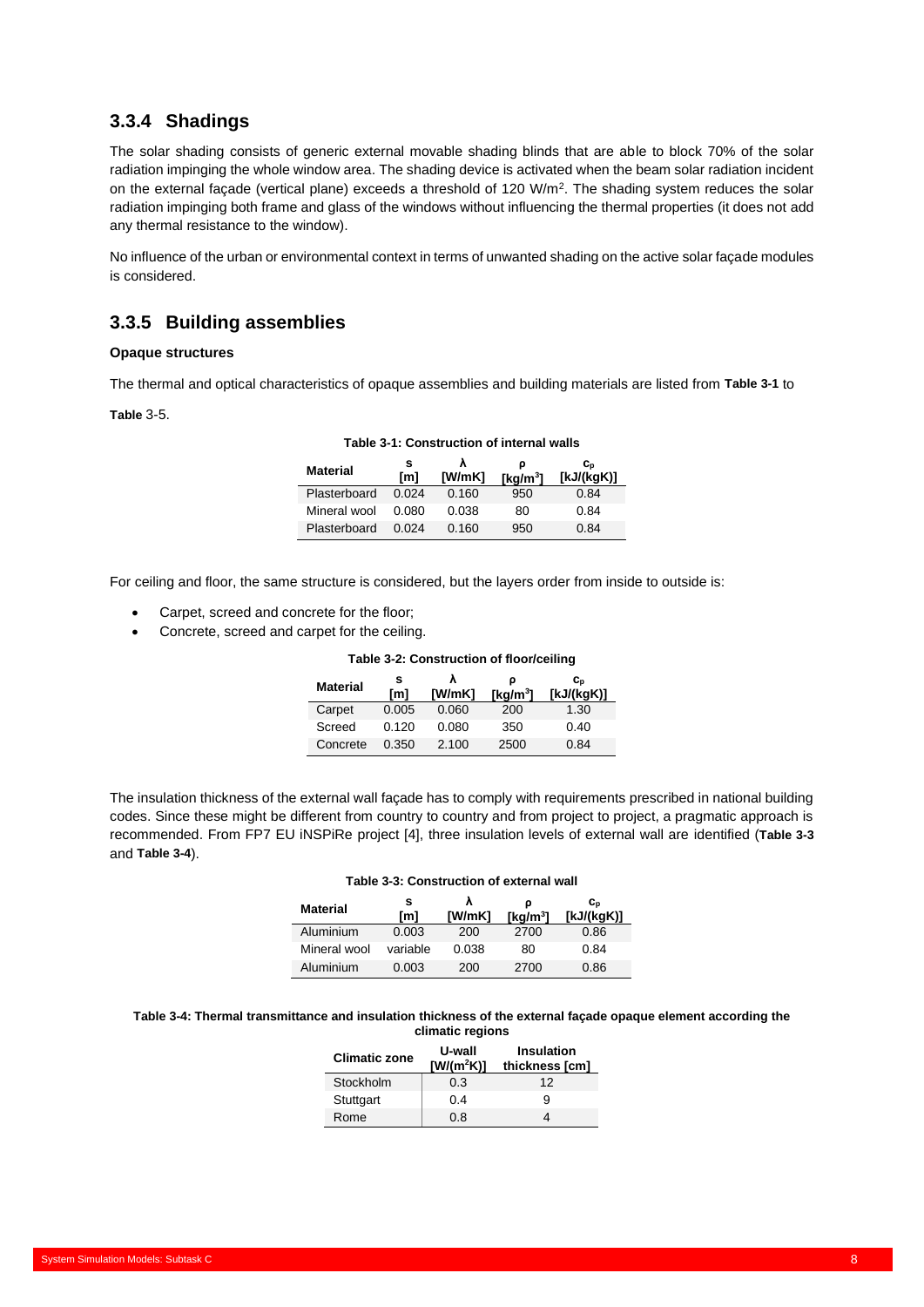| Table 3-5: Characteristics of indoor surfaces (valid for the overall solar spectrum) |  |
|--------------------------------------------------------------------------------------|--|
|--------------------------------------------------------------------------------------|--|

| <b>Material</b> | Absorptance [-] | <b>Emissivity [-]</b> |
|-----------------|-----------------|-----------------------|
| Plasterboard    | 0.6             | 0.900                 |
| Carpet          | 0.6             | 0.900                 |
| Concrete        | 0.6             | 0.900                 |
| Window frame    | 0.3             | 0.900                 |

#### **Transparent structures**

The thermal and optical characteristics of windows are specific to each installation and largely depend on climatic conditions and project objectives. In order to provide a reference, three glazing assemblies are defined in **[Table 3-6](#page-12-3)**. These assemblies are derived from the window library of TRNSYS [5] and correspond to WIN-ID 3304, 2001 and 2206, respectively. A detailed description of the windows assemblies is reported in appendi[x A. 2.](#page-31-0) The frame has a thermal transmittance (U-frame) equal to 1.18 W/(m<sup>2</sup>K) and covers the 25% of the total window area.

<span id="page-12-3"></span>

| Location  | <b>Description</b>                  | Assembly | U-glass<br>$IW/(m^2K)$ | g-value<br>r-1 | T-sol<br>r-1 | Rf-sol | T-vis<br>r-1 |
|-----------|-------------------------------------|----------|------------------------|----------------|--------------|--------|--------------|
| Stockholm | Double glazing filled<br>w. Krypton | 4/16/4   | 0.81                   | 0.632          | 0.462        | 0.237  | 0.749        |
| Stuttgart | Double glazing filled<br>w. Argon   | 4/16/4   | 1.40                   | 0.589          | 0.426        | 0.266  | 0.706        |
| Rome      | Double glazing filled<br>w. Argon   | 6/16/6   | 1.29                   | 0.333          | 0.260        | 0.218  | 0.659        |

|  | Table 3-6: Thermal and optical characteristics of transparent structures |
|--|--------------------------------------------------------------------------|
|--|--------------------------------------------------------------------------|

### <span id="page-12-0"></span>**3.3.6 Energy system**

#### **Energy generation and distribution system**

The space heating and cooling energy generation and distribution system is assumed to be ideal. More specifically, it is assumed that such system is able to provide the thermal zone with exactly the required power to bring the convective air temperature to the set point temperature during each time-step. The maximum space heating and cooling power that can be delivered in one time-step is not limited. It is assumed that space heating and cooling power can be delivered during the whole year. Likewise, humidification and dehumidification are performed by an ideal system.

#### **Set points**

The convective indoor air temperature set point is fixed at 21°C for space heating and 25°C for space cooling. If the modelling of an ideal heating and cooling is not possible a dead-band of ±0.5 K has to be implemented. Concerning the humidity level in the occupied space, the absolute humidity has to be kept within typical comfort ranges throughout the year that is between 4.5  $g_{\nu}/kg_a$  and 13.5  $g_{\nu}/kg_a$ .

#### <span id="page-12-1"></span>**3.3.7 Hot water demand**

The reference hot water demand for offices amounts to 3.0 l/person/day (weekdays only) produced at 60 °C [2]. The temperature of cold tap water is assumed to be constant at 10 °C. The default DHW system is an electric boiler with 5 I water content and ErP class A (UA = 0.37 W/K).

### <span id="page-12-2"></span>**3.3.8 Daylight analysis**

Horizontal illuminance sensors (lux) are installed at work plane height of 0.75 m above the floor. The two sensor points are defined in the middle line of the office room: one at a façade-near position with 1.5 m behind the façade and another at a façade-far position with 4.5 m behind the façade. For assessing spatial daylight autonomy (sDA) a grid of, equidistantly spaced, sensor points is defined. The sensors should be placed equidistantly and spaced at least 0.5 meters apart.

Interior surfaces are assumed to be ideally diffusing and their reflectance values for the interior surfaces are presented in **[Table 3-7](#page-13-1).**

.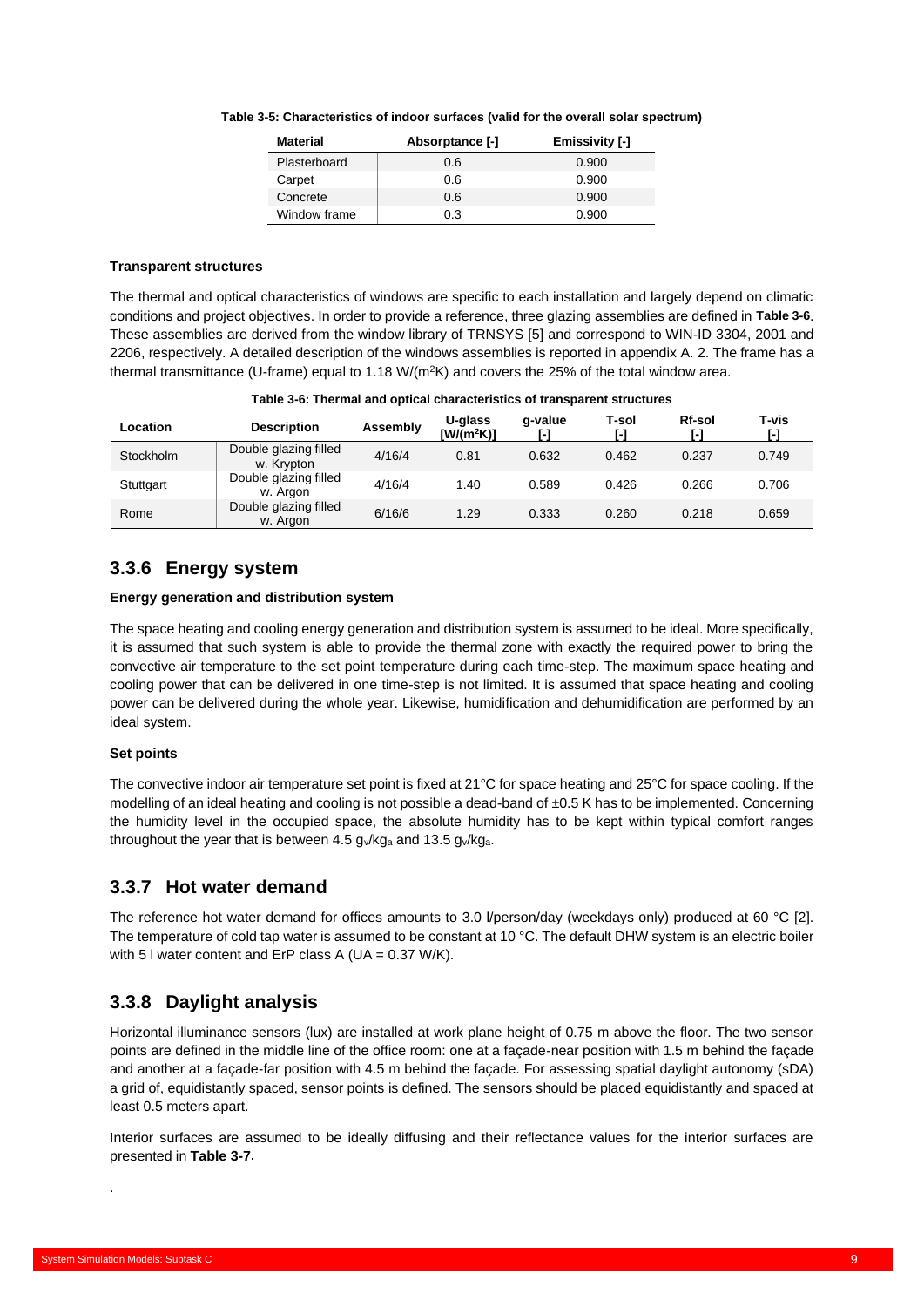**Table 3-7 Visible diffuse reflectance values for different elements**

<span id="page-13-1"></span>

|                                     | `oiline | Walls<br>____ | T <sub>loor</sub> | <b>Ground and Outdoor Obstructions</b> |
|-------------------------------------|---------|---------------|-------------------|----------------------------------------|
| /isible<br>reflectance <sub>0</sub> | U.O     | v.J           | $\sim$<br>U.J     | v.z                                    |

## <span id="page-13-0"></span>4 Climates

The seasonal performances of solar envelopes are evaluated with respect to reference climate conditions. In particular, three reference locations are selected, representing typical cold, medium and warm European climates (see **[Figure 4-1](#page-13-2)** and **[Table 4-1](#page-13-3)**, see EU-project iNSPiRe [4]).



|                  | HDD    | <b>HDDS</b> |
|------------------|--------|-------------|
| <b>Stockholm</b> | 3997.8 | 3887.7      |
| Gdansk           | 3885.4 | 3823.9      |
| <b>Stuttgart</b> | 3218.9 | 3241.8      |
| London           | 2676.5 | 2701.4      |
| Lyon             | 2795.7 | 2287.4      |
| <b>Madrid</b>    | 2061.9 | 1949.6      |
| Rome             | 1354.2 | 1380.8      |

Heating degree days (HDD) and Heating degree days calculated with solar air temperature (HDDs), acc. to **[Eq.](#page-14-0)  [4-1](#page-14-0)** and **4.3**.

<span id="page-13-2"></span>**Figure 4-1: Map of Europe showing 7 different climate regions represented by the cities of Stockholm, Gdansk, London, Stuttgart, Lyon, Madrid and Rome, [4] with heating degree days.**

<span id="page-13-3"></span>

| Location                                  | <b>Climatic zone</b><br>Latitude |         | Longitude | <b>Elevation</b> |
|-------------------------------------------|----------------------------------|---------|-----------|------------------|
|                                           |                                  |         |           | [m]              |
| Stockholm - Bromma (Sweden)               | <b>Nordic</b>                    | N 59 20 | E 18 03   | 15               |
| <b>Stuttgart – Echterdingen (Germany)</b> | Continental                      | N 48 41 | E 09 11   | 247              |
| Rome – Fiumicino (Italy)                  | Mediterranean                    | N 41 46 | E 12 29   | 37               |

<span id="page-13-4"></span>Remark: In Europe Strasbourg is often used as reference climate, Heating Degree Days are very close to those of Stuttgart (see **[Table 4-2](#page-13-4)**).

|  | Table 4-2: Strasbourg Climate and location |  |  |
|--|--------------------------------------------|--|--|
|  |                                            |  |  |

| Location                 | <b>Climatic zone</b> |         | Latitude Longitude | Elevation<br>[m] | <b>HDD</b><br>[Kd] | <b>HDDs</b><br>[kd] |
|--------------------------|----------------------|---------|--------------------|------------------|--------------------|---------------------|
| Strasbourg   Continental |                      | N 48 35 | E 07 45            | 132              | 3261.0             | 3283.9              |

The climate datasets are generated using the database Meteonorm v7 [6]. They contain hourly values of ambient air temperature, humidity, pressure, solar radiations, cloudiness and other meteorological parameters for a 1-year period, derived from hourly measures recorded over the period 2000-2009. The so-derived yearly datasets are representative of a typical average climatic year. In **[Table 4-3](#page-14-1)**, average climatic parameters are calculated for the three locations and in particular:

- $I_{g,h}$  [kWh/(m<sup>2</sup>y)] and  $I_{b,h}$  [kWh/(m<sup>2</sup>y)] are the solar global and beam radiation on the horizontal plane;
- $\vartheta_{amb,min}$  [°C] and  $\vartheta_{amb,max}$  [°C] are the minimum and maximum dry-bulb ambient temperature during the year;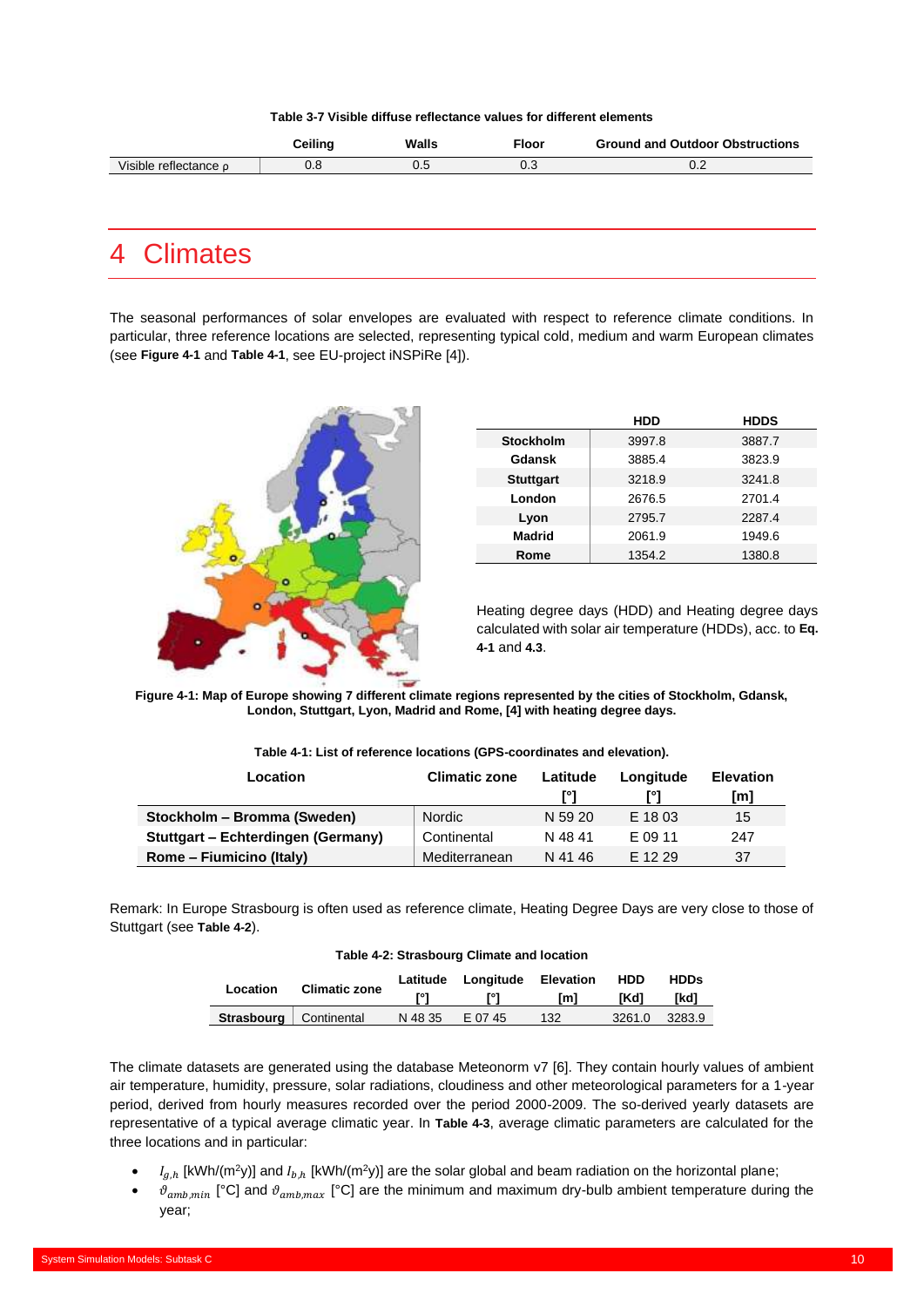- winter and summer seasons are defined as the period in which average 24-hours ambient temperature is below 12°C and above 18°C, respectively;
- Heating Degree Days (HDD) are defined as the sum of the absolute values of differences between the daily average indoor temperature ( $\theta_i=$  20 °C) and the daily average ambient temperature ( $\vartheta_e$ ), in case the daily average ambient temperature is lower than a base temperature ( $9_{base\_winter} = 12 °C$  in this case). Similarly, Cooling Degree Days (CDD) are defined for the summer period as the sum of the absolute values of differences between the daily average ambient temperature and a base temperature ( $9_{base\_summer} = 18 °C$ in this case), in case the daily average ambient temperature is higher than the base temperature .

$$
HDD = \sum |\vartheta_i - \vartheta_e| \cdot (\vartheta_e < \vartheta_{base\_winter})
$$
 Eq. 4-1

$$
CDD = \sum |\vartheta_e - \vartheta_{base\_sumer}| \cdot (\vartheta_e > \vartheta_{base\_sumer})
$$
 Eq. 4-2

HDDs is the heating degree days calculated with the solar air temperature ( $\theta_{sol,a}$ ), calculated on monthly basis according to:

$$
HDDs = \sum (\vartheta_i - \vartheta_{sol,a}) \cdot (\vartheta_{sol,a} < \vartheta_{base\_winter})
$$
\nEq. 4-3

<span id="page-14-0"></span>
$$
\vartheta_{sol,a} = \vartheta_a + \frac{\alpha_s}{h_e} \cdot I_s - X \tag{Eq. 4-4}
$$

Where:

- $\vartheta_a$  is the ambient temperature [°C];
- $\bullet$   $I_s$  is the average global solar radiation in [W/m<sup>2</sup>];
- $\alpha_s = 0.65$ , he = 25 W/(m<sup>2</sup> K);
- $X = 3.9 K$ .

#### **Table 4-3: Yearly climatic parameters**

<span id="page-14-1"></span>

| Location         | Ig,h<br>$[kWh/(m^2v)]$ | I <sub>b.h</sub><br>$I$ kWh/ $(m2v)$ | $\vartheta$ <sub>amb</sub> min<br>r°C1 | $\vartheta$ <sub>amb</sub> max<br>י°Cו | Winter period<br>ľhì | <b>HDD</b><br>[Kd] | <b>Summer period</b><br>[h] | <b>CDD</b><br>[Kd] |
|------------------|------------------------|--------------------------------------|----------------------------------------|----------------------------------------|----------------------|--------------------|-----------------------------|--------------------|
| <b>Stockholm</b> | 953                    | 478                                  | $-16.3$                                | 29.6                                   | 5771                 | 3998               | 1004                        | 92                 |
| <b>Stuttgart</b> | 1104                   | 524                                  | $-12.4$                                | 32.3                                   | 5041                 | 3220               | 1418                        | 163                |
| Rome             | 1637                   | 1013                                 | $-1.4$                                 | 33.1                                   | 2802                 | 1355               | 3535                        | 639                |

Since a building integrated solar technology could be developed for specific climatic conditions, it makes sense to evaluate its performance under one or more of the three locations here proposed. In case there are additional locations to evaluate, it is requested to calculate the yearly and monthly average climatic parameters of **[Table 4-3](#page-14-1)**, **[Figure 4-2](#page-15-0)** and **[Figure 4-3](#page-15-1)** and to compare them against those of the reference locations.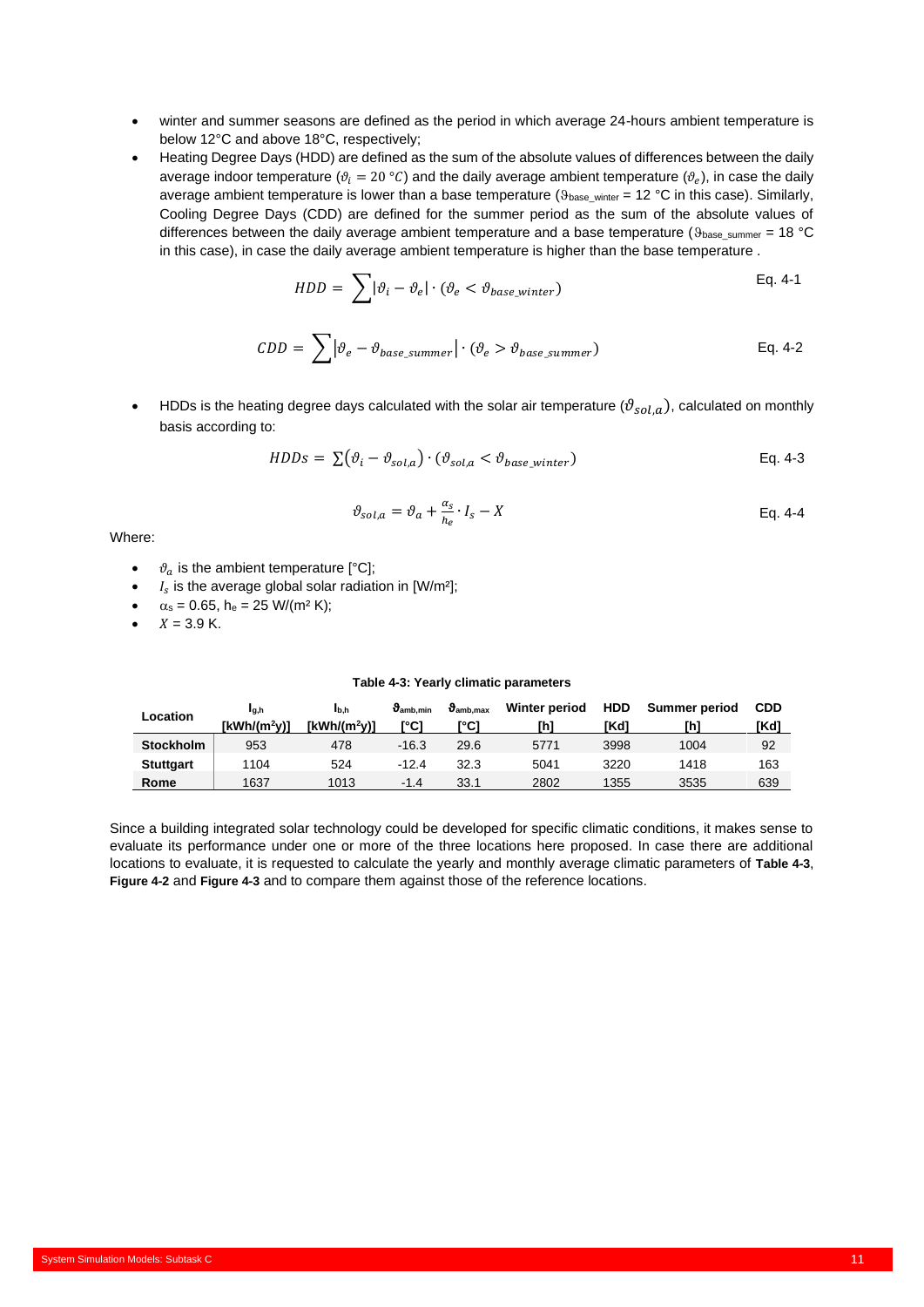

<span id="page-15-0"></span>**Figure 4-2: Monthly average dry-bulb ambient temperature for the locations of Rome, Stuttgart and Stockholm**



**Figure 4-3: Monthly horizontal global irradiation for the locations of Rome, Stuttgart and Stockholm**

<span id="page-15-1"></span>In **[Table 4-4](#page-16-0)** the monthly average ambient temperature and the monthly horizontal global irradiation are reported for the climates of Rome, Stuttgart and Stockholm.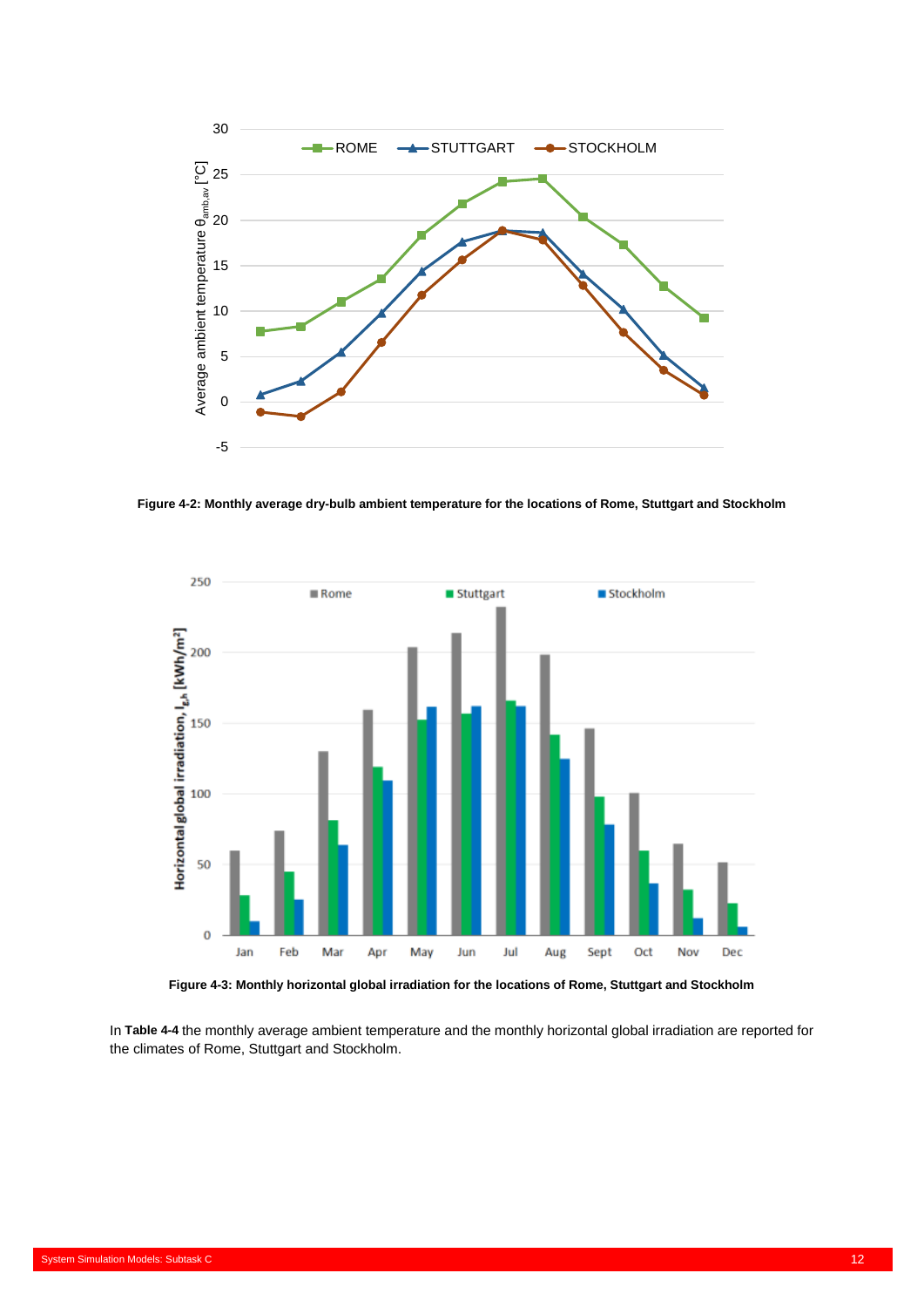| Month     |                  | Average ambient temperature, $\theta_{\text{amb.av}}$<br>[°C] |      | Month     |                  | Horizontal global irradiation, lah<br>[kWh/m <sup>2</sup> ] |        |
|-----------|------------------|---------------------------------------------------------------|------|-----------|------------------|-------------------------------------------------------------|--------|
|           | <b>Stockholm</b> | <b>Stuttgart</b>                                              | Rome |           | <b>Stockholm</b> | <b>Stuttgart</b>                                            | Rome   |
| January   | $-1.1$           | 0.8                                                           | 7.8  | January   | 10.0             | 28.7                                                        | 60.0   |
| February  | $-1.6$           | 2.3                                                           | 8.3  | February  | 25.3             | 45.0                                                        | 74.2   |
| March     | 1.1              | 5.5                                                           | 11.0 | March     | 64.0             | 81.5                                                        | 130.2  |
| April     | 6.6              | 9.8                                                           | 13.5 | April     | 109.7            | 119.2                                                       | 159.6  |
| May       | 11.8             | 14.4                                                          | 18.4 | May       | 161.9            | 152.5                                                       | 203.7  |
| June      | 15.6             | 17.6                                                          | 21.8 | June      | 162.1            | 156.8                                                       | 214.0  |
| July      | 18.9             | 18.9                                                          | 24.3 | July      | 162.4            | 166.0                                                       | 232.4  |
| August    | 17.8             | 18.7                                                          | 24.6 | August    | 124.8            | 141.9                                                       | 198.8  |
| September | 12.8             | 14.1                                                          | 20.4 | September | 78.5             | 97.9                                                        | 146.4  |
| October   | 7.7              | 10.2                                                          | 17.3 | October   | 36.6             | 59.8                                                        | 100.7  |
| November  | 3.5              | 5.1                                                           | 12.7 | November  | 12.1             | 32.4                                                        | 65.1   |
| December  | 0.8              | 1.6                                                           | 9.3  | December  | 6.2              | 22.8                                                        | 51.6   |
|           |                  |                                                               |      | Total     | 953.6            | 1104.5                                                      | 1636.7 |

<span id="page-16-0"></span>**Table 4-4 (A) Average ambient temperature, (B) Horizontal global irradiation for the climates of Stockholm, Stuttgart and Rome**

**(A) (B)**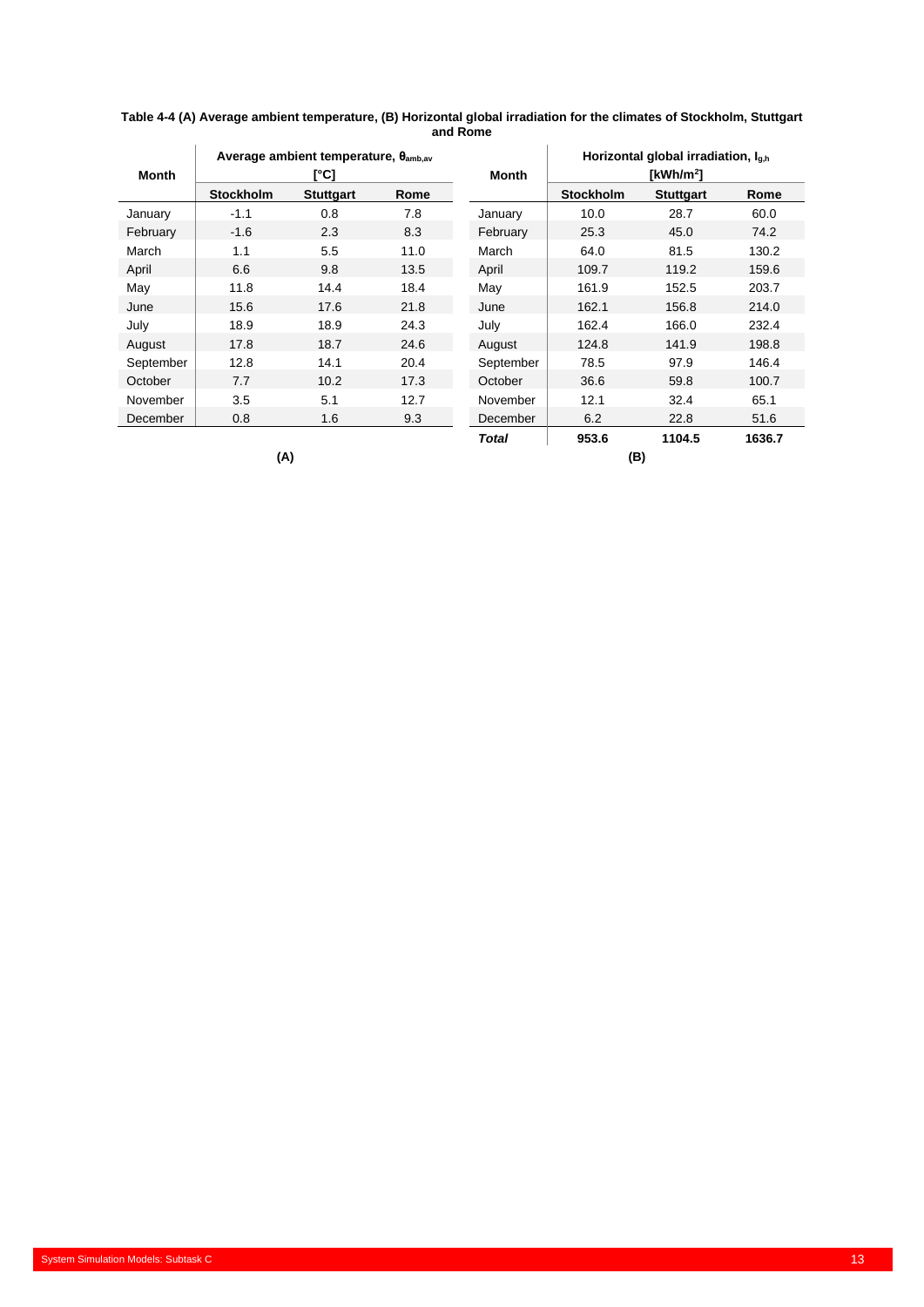## <span id="page-17-0"></span>5 Key Performance Indicators (KPIs)

In this section the definitions of the Key Performance Indicators (KPIs) useful for the evaluation of the simulation results are given:

- Heating/cooling demands
- Heating/cooling loads
- DHW demand
- Electricity needs (auxiliary energies, lighting and appliances)

Based on the useful energy (UE), the final energy demand (FE) can be determined depending on the performance of the used HVAC system and on the amount and type of RE use. Moreover, the Primary Energy (PE) and CO2 emissions have to be determined.

Additionally, the following points need to be considered:

- Thermal comfort
- Indoor Air quality (IAQ) and
- Visual Comfort

## <span id="page-17-1"></span>**5.1 HVAC system**

In IEA SHC Task 56, the impact of building integrated solar technologies are measured in terms of PE savings and savings in CO<sub>2</sub> emissions.

**Primary Energy (PE)** converts Final Energy (FE) derived from an energy carrier (i.e. electricity, gas, oil, wood) into an equivalent fossil energy. In order to perform this calculation for the goals of IEA SHC Task 56, primary energy conversion factors  $f_{PE}$  in kWh<sub>PE</sub>/kWh<sub>FE</sub> are used.

$$
PE = \sum_{i} FE_i \cdot f_{PE,i} \tag{Eq. 5-1}
$$

**CO<sup>2</sup> emissions** is the weighted emission of different greenhouse gases when providing final energy, including emissions generated during the construction of the electric grid and power plants. It is calculated by multiplying a factor for specific CO2- emissions of an energy carrier in g/kWh by the final energy required to cover heating, cooling and domestic hot water as well as auxiliary energies, lighting and electricity consumption of equipment (appliances).

In [Table 5-1,](#page-17-2) European average values for primary energy conversion factors f<sub>PE</sub> and CO<sub>2</sub> conversion factors f<sub>CO2</sub> for different energy carriers are shown.

#### <span id="page-17-2"></span>Table 5-1: EU average values for f<sub>PE</sub> for different energy carriers (total and non-RE primary energy conversion factor) **[7]**

| <b>Energy carrier</b> | fpe. тот<br>[kWh <sub>PE</sub> /kWh <sub>FE</sub> ] | FPE. n.RE<br>[kWh <sub>PE</sub> /kWh <sub>FE</sub> ] | tco2<br>[aCO <sub>2</sub> /kWh <sub>FE</sub> ] |
|-----------------------|-----------------------------------------------------|------------------------------------------------------|------------------------------------------------|
| Electricity           | 2.5                                                 | 2.3                                                  | 420                                            |
| Gas                   | 1.1                                                 | 1.1                                                  | 220                                            |
| NiO                   | 11                                                  | 1.1                                                  | 290                                            |

#### **Monthly Primary Energy Conversion Factors for Electricity**

National (or average EU) non-RE conversion factors for PE/CO<sub>2</sub> are not purely based on facts, but are partly politically motivated. They differ significantly between the EU member states and are subject to change, e.g. Germany non-renewable PE (EnEV 2014 Annex 1 section 2.1.1 [8]) 1.8 since 2016 (2.4 before), Austria fPEnon-RE 1.02 since 2019, fPEnon-RE 1.32 since 2015, 2.15 before [9]. Seasonal variations are not considered at all.

Due to the volatile share of renewable energy in the grid (see e.g. the energy balance for Germany in 2015 (e.g. data from ENTSO-E [10]), a net energy balance to evaluate different efficiency and energy concepts can be misleading. Instead, a monthly evaluation based on monthly primary energy factors is proposed, which can be used to calculate a more representative environmental impact [11].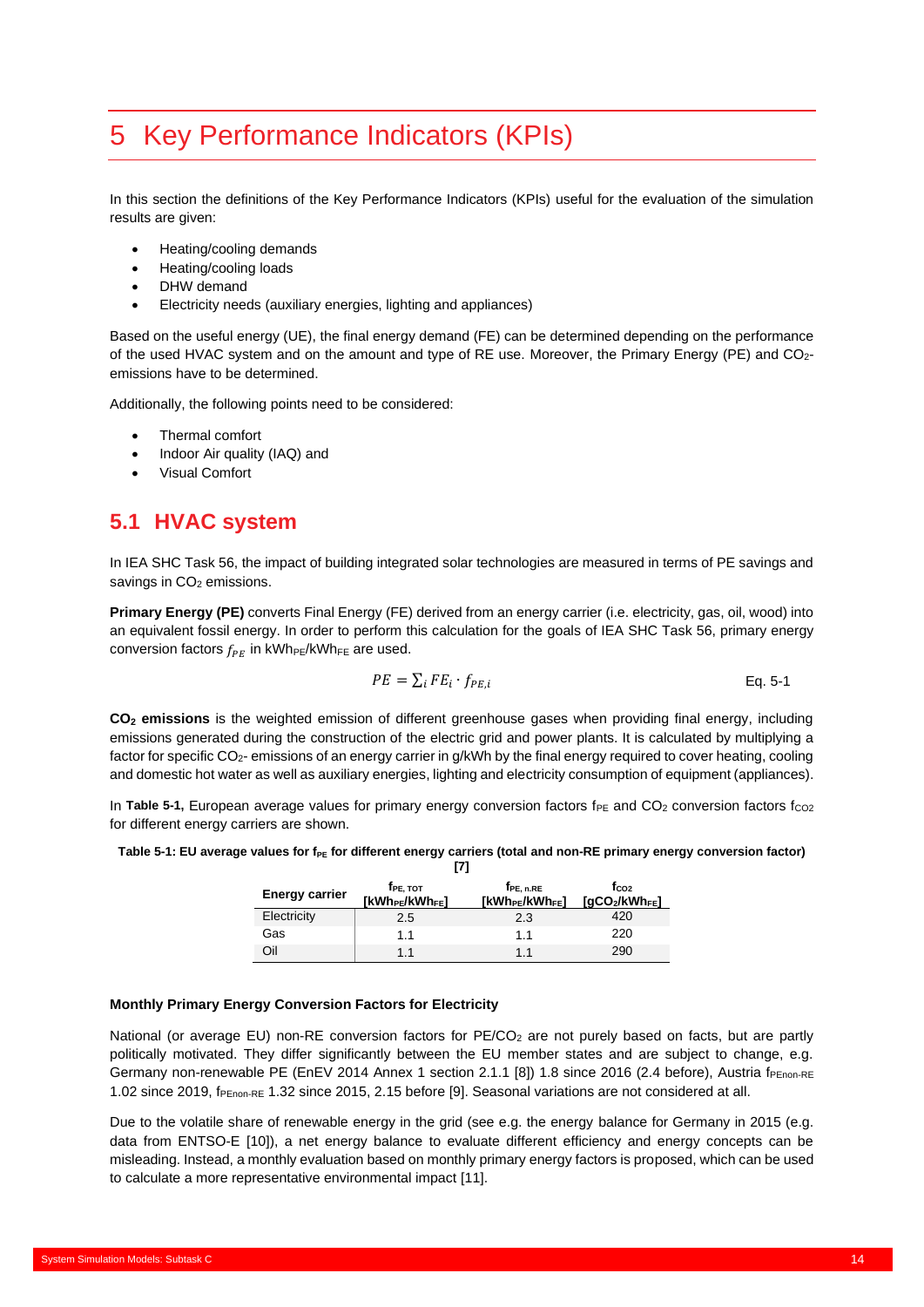For the electricity mix, the share of renewables within the time frame of consideration (e.g. 20 years) should be included and not as usually done in the current or past status of the energy system. A significantly increased share of renewable electricity can be expected in the near future in particular in summer (PV), while in winter only a moderate increase is likely (further extension of wind power) unless seasonal storage capacities are strongly build up.

If a large number of buildings use heat pumps for space heating and DHW preparation and produce electricity (with PV), both, the purchased electric energy and the share of renewables in the electricity mix and thus the  $CO<sub>2</sub>$ conversion factor of the electricity are dependent. Electricity that is used on site is not available in the grid and an increased share of fossil fuels in the energy mix has to be considered. However, PV electricity sold to the grid will replace fossil fuels more likely in winter, spring and autumn than in summer. The primary energy conversion factor depends on both, the building load duration curve and the time dependent electricity mix. Examples of primary energy conversion factors for different shares of RE in the electricity mix are shown in the following **[Table 5-2](#page-18-0)**. A detailed description of the approach can be found in the appendix [A. 1.](#page-29-1)

<span id="page-18-0"></span>

|            | Jan  | Feb  | Mar  | Apr  | Mav  | Jun  | Jul                              | Aug  | Sep  | Oct  | Nov  | <b>Dec</b> | Av. |
|------------|------|------|------|------|------|------|----------------------------------|------|------|------|------|------------|-----|
| <b>REF</b> | 3.28 | 3.04 | 2.61 | 2.09 | 1.63 | 1.35 | 1.32                             | 1.56 | 1.99 | 2.51 | 2.97 | 3.25       | 2.3 |
| A:10-10-10 | 2.01 | 1.96 | 1.89 | 1.60 | 1.33 | 1.20 | $\frac{1}{2}$ 1.18 $\frac{1}{2}$ | 1.28 | 1.53 | 1.78 | 1.92 | 2.01       | 1.6 |
| B:10-30-30 | 1.53 | 1.42 | 1.23 | 0.50 | 0.08 | 0.08 | 0.08                             | 0.08 | 0.33 | 0.98 | 1.33 | 1.54       | 0.8 |

**Table 5-2: Examples for monthly non-RE primary energy conversion factor for electricity**

The primary energy savings and the savings in CO2-emissions are calculated as the difference of the primary energy demand, or CO2-emissions, respectively, between the actual case and the reference case

$$
\Delta PE = PE - PE_{ref} \tag{Eq. 5-2}
$$

$$
\Delta CO2 = CO2 - CO2_{ref} \tag{Eq. 5-3}
$$

Where "ref" is the reference cell in case of office and is the individual reference building in case of residential.

The basis for the calculation of the primary energy (PE) and  $CO<sub>2</sub>$  emissions are:

- The **Useful Energy (UE)**. It is the thermal energy for space heating (i.e. heating demand **HD**) space cooling (i.e. cooling demand **CD)** and hot water (domestic hot water demand **DHW**) effectively made available to the user delivered by the HVAC system over the course of one year.
- The **Final Energy (FE)**. According to Eurostat, it is the energy consumed by end users. It reaches the final consumer's door and excludes the share which is used by the energy sector itself for deliveries, transformation. FE equals to electricity for electrically driven systems, while for gas or biomass driven ones, it is calculated as the Higher Heating Value (HHV) of the used fuel multiplied by its mass consumption. Furthermore, auxiliary energies (e.g. fans) electricity for lighting and appliances must be considered.

All useful and final energy demand in particular heating and cooling demands should be given as monthly values in kWh/(m²) together with the indoor air temperature. The heating and cooling loads should be indicated by a sorted **load duration curve** based on daily average in W/m².

Beyond Primary Energy (PE) and CO<sub>2</sub> savings, it might be relevant to calculate additional KPIs such as:

• **Seasonal Performance Factor (SPF)**. For an electrically driven system, it expresses the performance of a system over a year or a season (i.e. heating or cooling). It is the ratio of the overall useful energy  $q_i$ output (space heating, cooling or hot water demands) to the overall driving final energy input  $FE_j$  (electricity) for an adopted system boundary.

$$
SPF_j = \frac{Q_j}{FE_j}
$$
 Eq. 5-4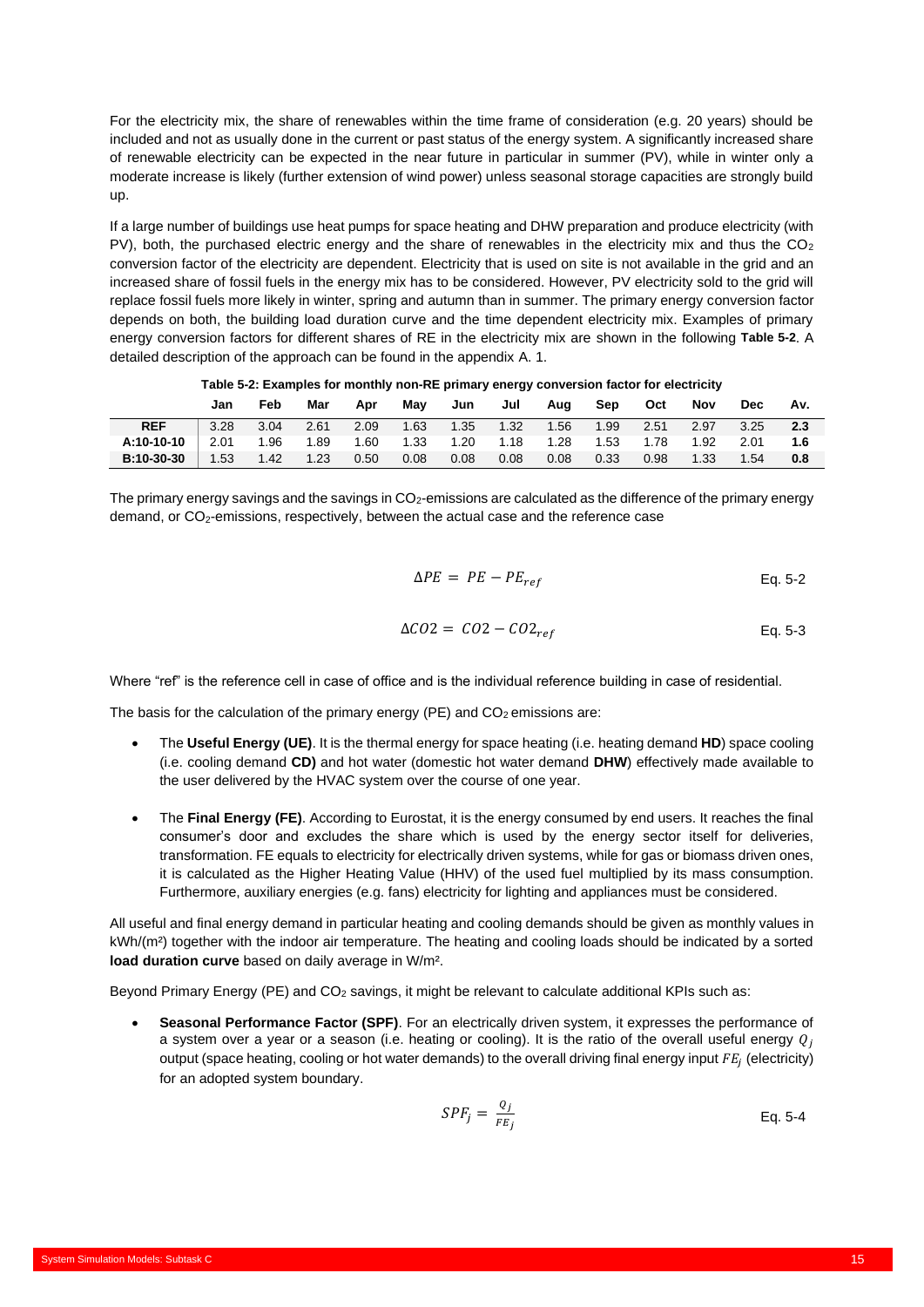• **Primary Energy Ratio (PER)**. The same calculation of SPF is carried out in terms of primary energy instead of final energy. For an electrically driven system, it expresses the performance of a system over a year or a season (i.e. heating or cooling). It is the ratio of the overall useful energy output (space heating, cooling or hot water loads) to the overall primary energy input for an adopted system boundary.

$$
PER_j = \frac{Q_j}{PE_j}
$$
 Eq. 5-5

• **Solar Fraction (SF),** SF is defined as the percentage of load covered through solar-thermal energy.

$$
SF_j = \frac{Q_{SF,j}}{Q_j}
$$
 Eq. 5-6

### <span id="page-19-0"></span>**5.2 Thermal comfort**

HVAC system must guarantee comfort requirements and create a thermally comfortable environment during occupancy. There are several metrics commonly adopted to quantify the achievement of satisfying comfort conditions. These metrics are extensively described in ISO 7730 [3]. In the following text a description of the most useful KPIs for thermal comfort is presented.

• **Predicted Mean Vote (PMV) and Predicted Percent of Dissatisfied people (PPD)**. These two indicators were derived by P.O. Fanger (ISO 7730 [3]) and combine the effect of metabolism, clothing factor, air velocity, air temperature, mean radiant temperature and humidity. Some of these factors are calculated through a numerical simulation of the office zone (air velocity, mean radiant temperature and humidity), while others like metabolism and clothing factor are a function of the occupancy typology. For the sake of this task purposes, it is assumed to consider for typical office buildings a clothing factor of 1.0 clo and metabolosim of 1.2 met. Then the desired thermal environment for a space may be selected from among the three categories A, B and C according to **[Table 5-3](#page-19-1)**.

| Category | PPD [%]  | <b>PMV</b>          |
|----------|----------|---------------------|
|          | $\leq 6$ | $-0.2 < PMV < +0.2$ |
| R        | ~10      | $-0.5 < PMV < +0.5$ |
| C.       | < 15     | $-0.7 < PMV < +0.7$ |

- **Table 5-3: Categories of thermal environment.**
- <span id="page-19-1"></span>**Operative temperature (** $\vartheta_{op}$ **).** Indoor comfort conditions can be evaluated by calculating the occurrence of an operative temperature class during occupancy period. Five main classes are defined as follows:
	- 1. discomfort conditions, too hot  $(\vartheta_{op} \ge 26 \text{ °C})$ ;
	- 2. discomfort conditions, moderate hot  $(25^{\circ} \text{C} \le \vartheta_{on} < 26^{\circ} \text{C})$
	- 3. comfort conditions (21 °C  $\leq \vartheta_{on}$  < 25 °C);
	- 4. discomfort conditions, moderate cold (20 °C  $\leq \vartheta_{op}$  < 21 °C);
	- 5. discomfort conditions, too cold ( $\vartheta_{op}$  < 20 °C).

$$
\vartheta_{op} = a \cdot \vartheta_{conv} + (1 - a) \cdot \vartheta_{rad}
$$
 Eq. 5-7

$$
a = 0.5
$$
 Eq. 5-8

- **Relative humidity (rH)**. If the moisture balance is calculated, an adequate moisture buffer model should be used and described.
- **Overheating period**  $(\tau_{OH})$ **.** It is the time period (in hours) during the occupancy period in which the indoor air temperature exceeds the cooling set point temperate (25 °C). In order to calculate it, ideal cooling has to be switched off.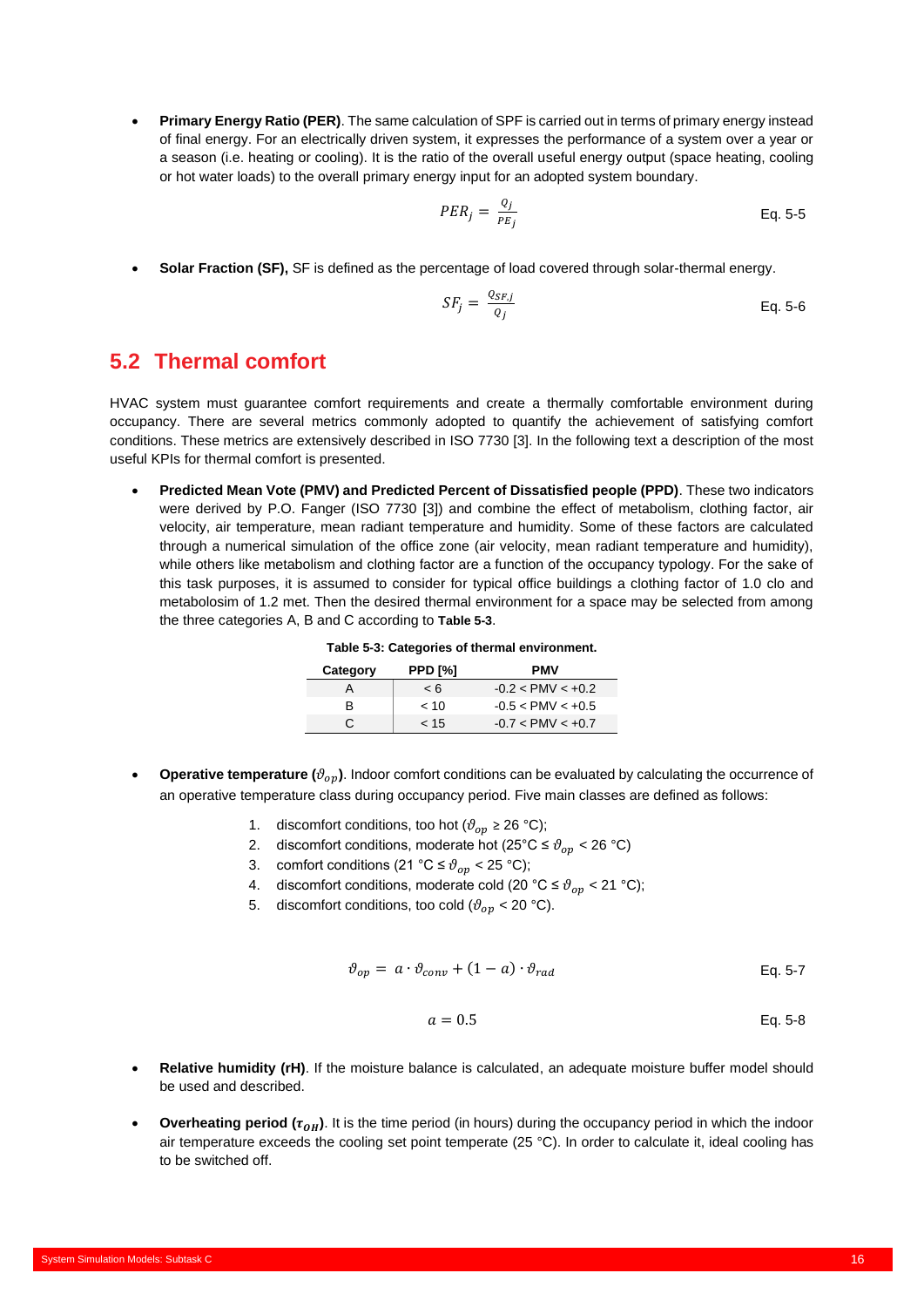## <span id="page-20-0"></span>**5.3 Integration of renewables and storage**

Contribution of renewables to the total energy balance is considered in the non-renewable primary energy savings, see above. Additionally, the following KPIs might give some further insights:

Photovoltaic Panel (PV, BIPV, (BI)PVT):

• **Self-consumption (SC)**, is defined as the total PV electricity the N households are able to consume by either instantaneous consumption, or battery storage, during the whole simulation time [12]. The **Load Cover Factor (LCF)** is defined as:

$$
LCF = SC/E_{tot}
$$
 Eq. 5-9

where  $E_{tot}$  is the toal electric energy required by the building.

• **Self-production (SP)**, is the load covered by instantaneous consumption of PV electricity or energy absorption from the batteries [12]. The **Supply Cover Factor (SCF)** is defined as:

$$
SCF = SP/PV
$$
 Eq. 5-10

where  $PV$  is the total energy produced by the PV or PVT panel.

Solar thermal collectors (ST, BIST, (BI)PVT):

- **The solar yield (SY)** is defined as the total of the solar energy annually harvested per square meter of solar thermal collector.
- **The solar fraction** is the fraction of thermal load that can be covered with solar energy or, in other words, the amount of heat provided by the solar technology divided by the total energy required. In addition to the overall solar fraction **(SFTOT)**, separate yearly solar fractions for DHW **(SFDHW)** and space heating **(SFSH)** are calculated. The solar fraction is

$$
SF = 1 - Q_{BU}/Q_{tot}
$$
 Eq. 5-11

where  $Q_{BU}$  is the thermal energy provided by the backup heater (BU) ad  $Q_{tot}$  is the thermal energy of the reference system (without solar thermal).

### <span id="page-20-1"></span>**5.4 Indoor air quality**

Indoor air quality should be considered. Indoor air quality is measured in CO<sub>2</sub> concentration. If there is no dedicated model, the following simplified approach can be used to evaluate the indoor air quality.

CO<sup>2</sup> concentration can be calculated according to the standard EN 15251 [13] (see [Eq. 5-12\)](#page-20-2) and classified as reported in **[Table 5-4](#page-21-1)**.

$$
C(t) = C_0 e^{-\lambda t} + \left( PC_{amb} + \frac{E}{\lambda V} \right) \left( 1 - e^{-\lambda t} \right)
$$
 Eq. 5-12

Where:

- C is the indoor concentration [ppm or  $\mu$ g/m<sup>3</sup>];
- $t$  is the time  $[h]$ :
- $P$  is the penetration factor  $[-]$  (set to 1);
- $c<sub>amb</sub>$  is the outdoor concentration [ppm] (assumed to be constant and equal to 400 ppm);
- $E$  is the mass emission rate  $[ud/h]$ :
- $\lambda$  is the air change rate [h<sup>-1</sup>];
- $V$  is the zone volume  $[m^3]$ .

The mass emission rate  $(E)$  of  $CO<sub>2</sub>$  from occupants is calculated as follows:

<span id="page-20-2"></span>
$$
E = \frac{n \cdot \text{IR} \cdot \text{C} \cdot \text{P} \cdot \text{C}}{24} \tag{Eq. 5-13}
$$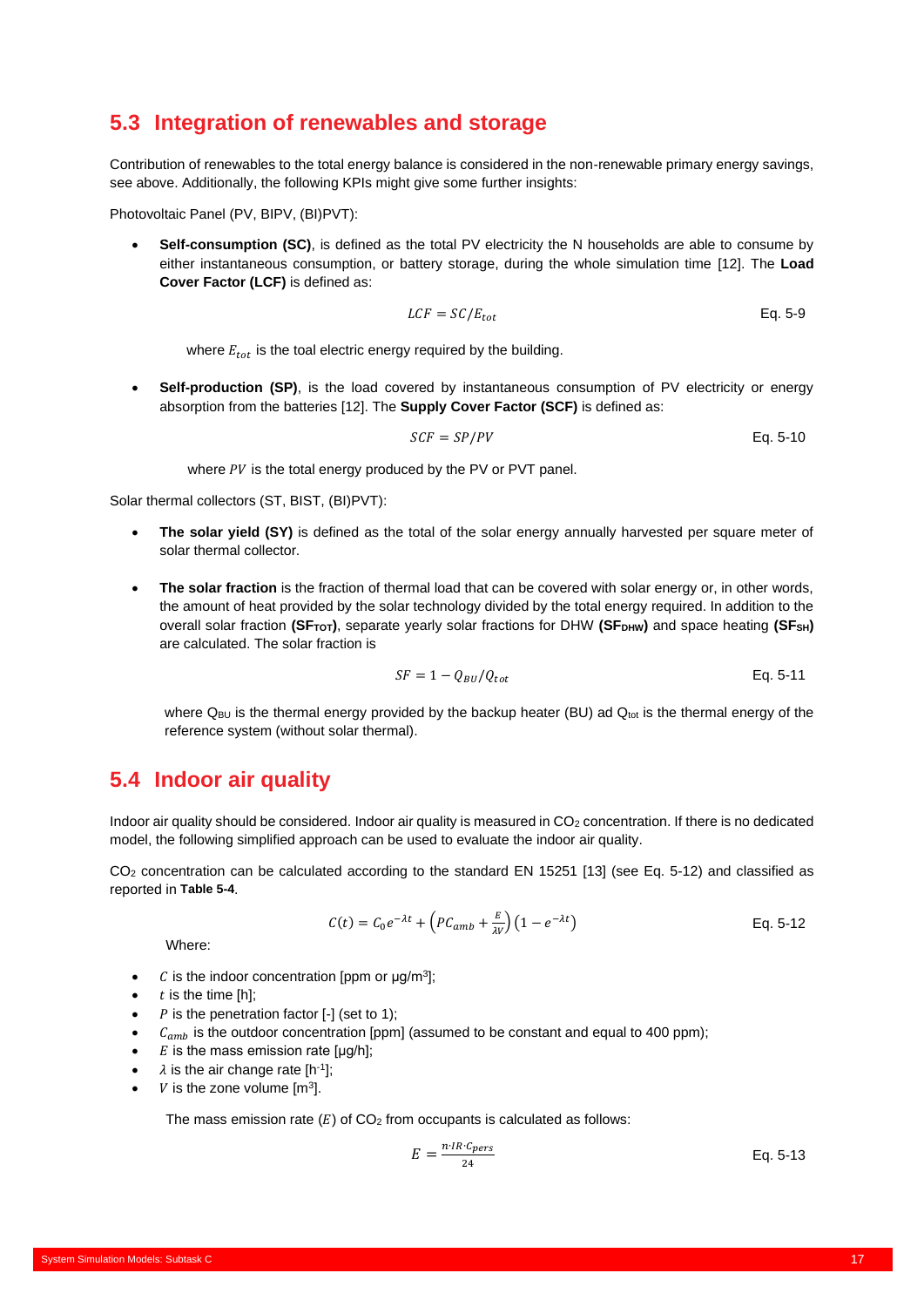#### Where:

- $n$  is the number of persons in the room  $[-]$ :
- *IR* is the daily inhalation rate  $[m^3/day]$ ;
- $C_{pers}$  is the CO<sub>2</sub> concentration in breath [µg/m<sup>3</sup>].

<span id="page-21-1"></span>According to [14], the inhalation rate is assumed to be 16.3 m<sup>3</sup>/day and the concentration in breath is 40000 ppm.

#### **Table 5-4: Indoor environment quality design category defined in EN 15251 standard.**

| Category | $CO2$ concentration<br>[ppm] |
|----------|------------------------------|
|          | 750                          |
| н        | 900                          |
| Ш        | 1200                         |
|          | >1200                        |

## <span id="page-21-0"></span>**5.5 Visual comfort**

Several metrics are in use for assessing the visual performance of daylighting systems. A recent report by [15] gives a comprehensive overview of the advantages and limitations of the various approaches. With reference to Solar Building Envelopes, three metrics are proposed as KPIs for the reference building: *(continuous) daylight autonomy* as daylight availability metric and *luminance threshold* and (*simplified) daylight glare probability* as daylight glare metrics. Additionally, one more daylight availability metric as well as one daylight glare metric are mentioned, which are used in further case studies.

- **(Continuous) Daylight Autonomy cDA.** The *daylight autonomy (DA)* is defined as the percentage of occupied hours, where a given illuminance threshold can be achieved by daylight. While the Daylight Factor (DF) is defined just for a static (usually overcast) sky distribution, the DA-metric takes into account all sky conditions based on the local weather file. Typical thresholds are DA500 for work plane and DA300 for the space area. Compared to the conventional DA-specification, the *continuous Daylight Autonomy (cDA)* metric enables partial credits also for hours, when the illuminance value lies below the design threshold. For example, if an illuminance sensor reaches 400lux instead of the given 500lux, a credit of 0.8 is still given through the partial contribution. This additional definition of the metric is justified by field studies that indicate that illumination preferences vary between different occupants, which tend to work also at lower illuminance levels. Furthermore, the metric considers also lower daylight entries as a benefit for space illuminance
- **Luminance threshold Lmax.** The luminance level of a surface is a measure which represents the brightness of a surface – and therefore the risk to get glared. Based on a defined threshold for the maximum allowed luminance level on the inner façade, a reasonable evaluation for the risk of glare is therefore possible. Different thresholds have been published by different researchers in recent years; Nutek (2001): 2000 cd/m², Osterhaus (2002, 2009): 2500 cd/m², Wienold (2005): 6000 cd/m², Linney (2008): 2160 cd/m², Shin (2012): 5600 cd/m². Bartenbach proposes, based on DIN 12464-1, a mean luminance value ≤ 1000 cd/m<sup>2</sup> and a maximum luminance valuef  $\leq$  3000 cd/m<sup>2</sup> for transparent façades.
- **Daylight Glare Probability**. The risk of glare discomfort is quantified using daylight glare probability (DGP) [16]. DGP is usually assessed based on an image describing the luminance distribution in the field of view (i.e. an HDR rendering or photo) using the software evalglare [17]. Areas of high luminance are detected as potential glare sources using an algorithm and their contribution to the overall DGP value is based on the luminance of the glare source, its position and size within the field of view, and the overall vertical illuminance at the point of the observer. **[Table 5-5](#page-22-1)** shows the categorization of DGP values in terms of the generally perceived degree of discomfort. To assess glare across an annual period, the degree of glare protection can be quantified by taking the share of occupied hours that a glare classification is exceeded (DGPe). Different glare protection levels are defined using a 5% exceedance criterion [18]. To avoid discomfort glare for office-like spaces and achieve a minimum level of glare protection, the Daylight Glare Probability (DGP) for the main viewing direction should not exceed a value of 0.45 for 5% of the occupied time. As shown in **[Table 5-6](#page-22-2)**, the new Standard EN17037 "Daylight in Buildings" gives requirements for annual DGP-thresholds (0,35/0,4/0,45) connected to different glare protection levels (low/medium/high), which should not be exceed for more than 5% of the occupancy time [19].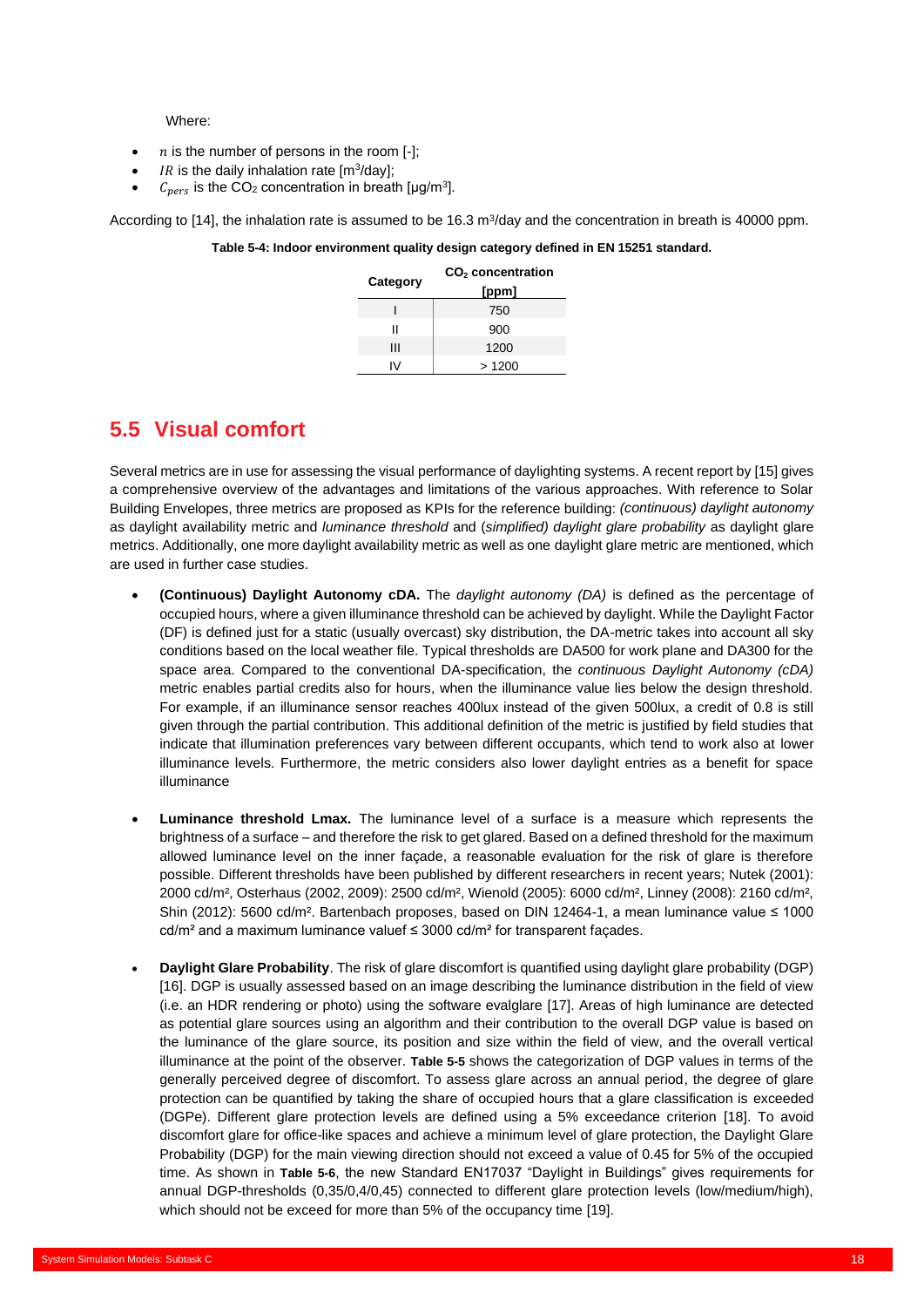#### <span id="page-22-1"></span>**Table 5-5: DGP glare discomfort classification [16]**

| <b>Glare category</b> | <b>Threshold</b> |
|-----------------------|------------------|
| Imperceptible         | < 0.35           |
| Perceptible           | $0.35 - 0.40$    |
| Disturbing            | $0.40 - 0.45$    |
| Intolerable           | > 0.45           |

#### **Table 5-6 Annual glare protection level classes [19]**

| <b>Glare protection level</b> | $\mathsf{DGP}_{\mathsf{a}\leq 5\%}$ |
|-------------------------------|-------------------------------------|
| High                          | 0.35                                |
| Medium                        | 0.40                                |
| Low                           | 0.45                                |

- <span id="page-22-2"></span>• **Daylight Glare Probability simplified DGPs**. DGPs approximates the daylight glare probability from vertical illuminance only for a particular point and viewing direction [20]. DGPs has been shown to be less robust than the more advanced DGP approach [21]. Both metrics use the same categorization (**[Table 5-5\)](#page-22-1)**.
- **Spatial Daylight Autonomy sDA**. Another metric to express the annual daylight performance is the *spatial daylight autonomy (sDA)*. This metric describes the annual sufficiency of ambient daylight levels in interior rooms. The sDA is defined as percentage of the task area that meets a minimum daylight illuminance level for a given fraction of operating hours per year, i.e. that meets a defined daylight autonomy level [22].

According to IES LM-83-12 [22] target values for the spatial daylight autonomy are:

- o sDA300,50% ≥ 55%: nominally acceptable daylight sufficiency;
- o sDA300,50% ≥ 75%: preferred daylight sufficiency.

### <span id="page-22-0"></span>**5.6 Economic calculation**

The economic analysis adopted in this work is based on the **Equivalent Annual Cost (EAC)**, considering investment and running costs over a reference lifetime (N). EAC is the annual cost of owning, operating, and maintaining an asset over its entire life, it allows comparing the cost-effectiveness of various assets that have unequal lifespans. [Eq. 5-14](#page-22-3) shows the calculation of the EAC:

<span id="page-22-3"></span>
$$
EAC = \frac{IC \cdot r}{1 - (1+r)^{-N}}
$$
Eq. 5-14

Where r is the nominal interest rate (3%), N the lifetime of the considered technology and IC is the investment cost plus the installation cost.

The total annual cost (TAC) can be calculated, for electrically driven systems, as:

$$
TAC = EAC + MC + OC
$$
 Eq. 5-15

Where MC is the yearly maintenance cost and OC represent the operative cost calculated multiplying the (FE) final electric energy by the  $(el<sub>price</sub>)$  electricity price:

$$
OC = FE \cdot el_{price}
$$
 Eq. 5-16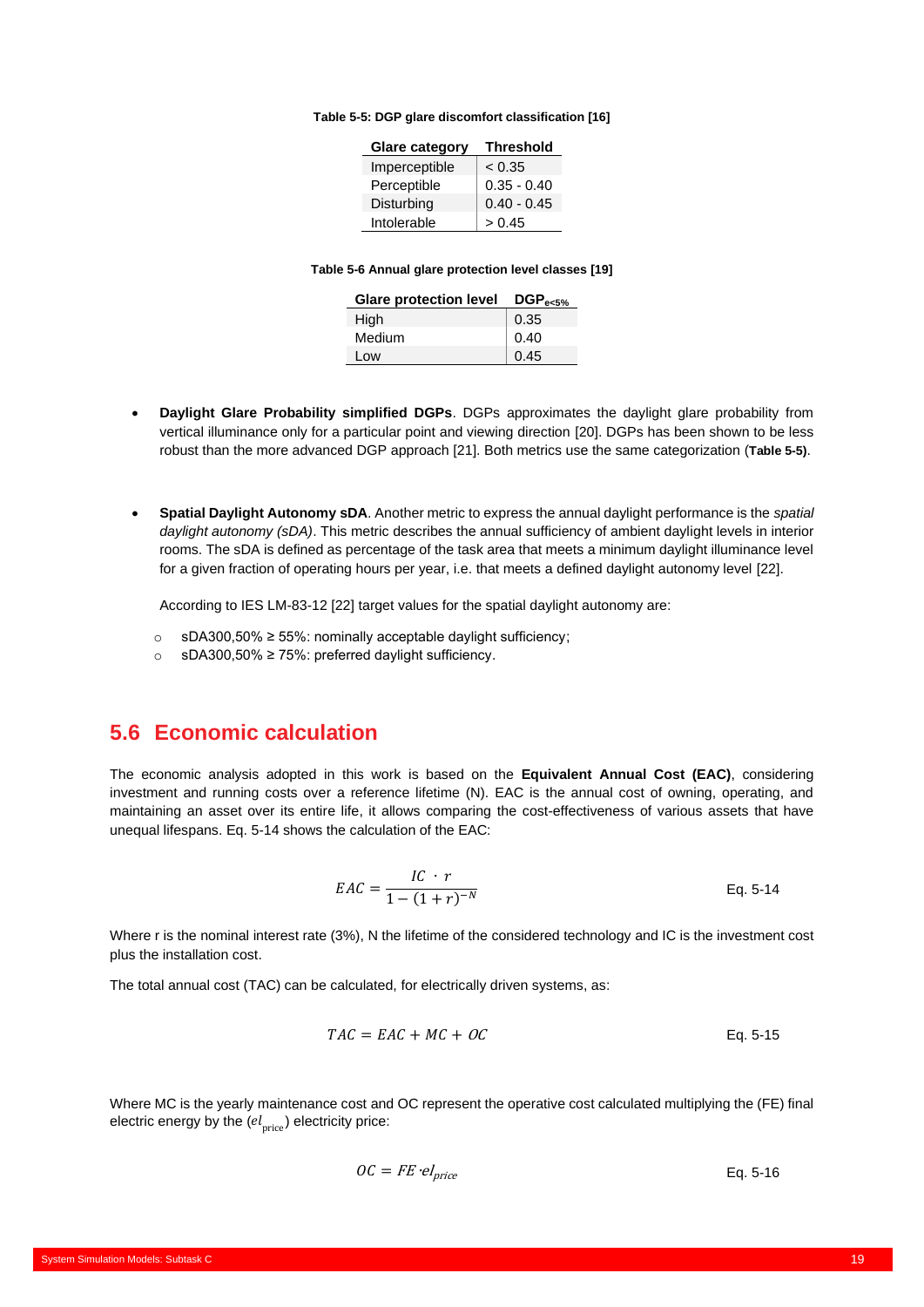The electricity price can be assumed as 0.2 €/kWh and an energy price escalation rate should be considered (2%). The period of consideration is 20 yrs, i.e. the electricity price is 0.25 €/kWh in average over the consideration period of  $T = 20$  yrs.

A sensitivity analysis should be carried out varying the interest rate (e.g. ±1% point from the default value), the investment cost (e.g. ±20%) and the electricity price (e.g. ±20%) in order to assess the sensitivity of the economic results to the input data.

**[Table 5-7](#page-23-0)** reports as example the investment, installation, maintenance costs and the technical lifetime for some commonly used technologies. The data for heat pump (HP) and photovoltaic panels (PV) are all taken from [23] except the investment cost of PV which is taken from [24] where mono-crystalline silicon PV are considered. The data for battery and LED are assumed considering the current price of different sellers. The battery is usually guaranteed for 10 years while LED for 50000 hours that correspond to a lifetime of 15 years.

<span id="page-23-0"></span>

| <b>Renovation measure</b>       | Investment costs | Installation costs | <b>Maintenance</b> | <b>Technical lifetime</b> |
|---------------------------------|------------------|--------------------|--------------------|---------------------------|
|                                 | [€]              | [€]                | costs [€/y]        | [y]                       |
| Split unit                      | 500 [23]         | 100 [23]           | 16 [23]            | 12 [23]                   |
| PV (mono-crystalline silicon)   | 2322 [24]        | 380 [23]           | 34.2 [23]          | 20 [23]                   |
| Battery (4.8 kWh) with Inverter | 4000             | 1400               |                    | 10                        |
| LED light (8 luminaire)         | 640              | 300                | 0                  | 15                        |

| Table 5-7. Investment costs, installation costs, maintenance costs for commonly used technologies |  |  |  |
|---------------------------------------------------------------------------------------------------|--|--|--|
|                                                                                                   |  |  |  |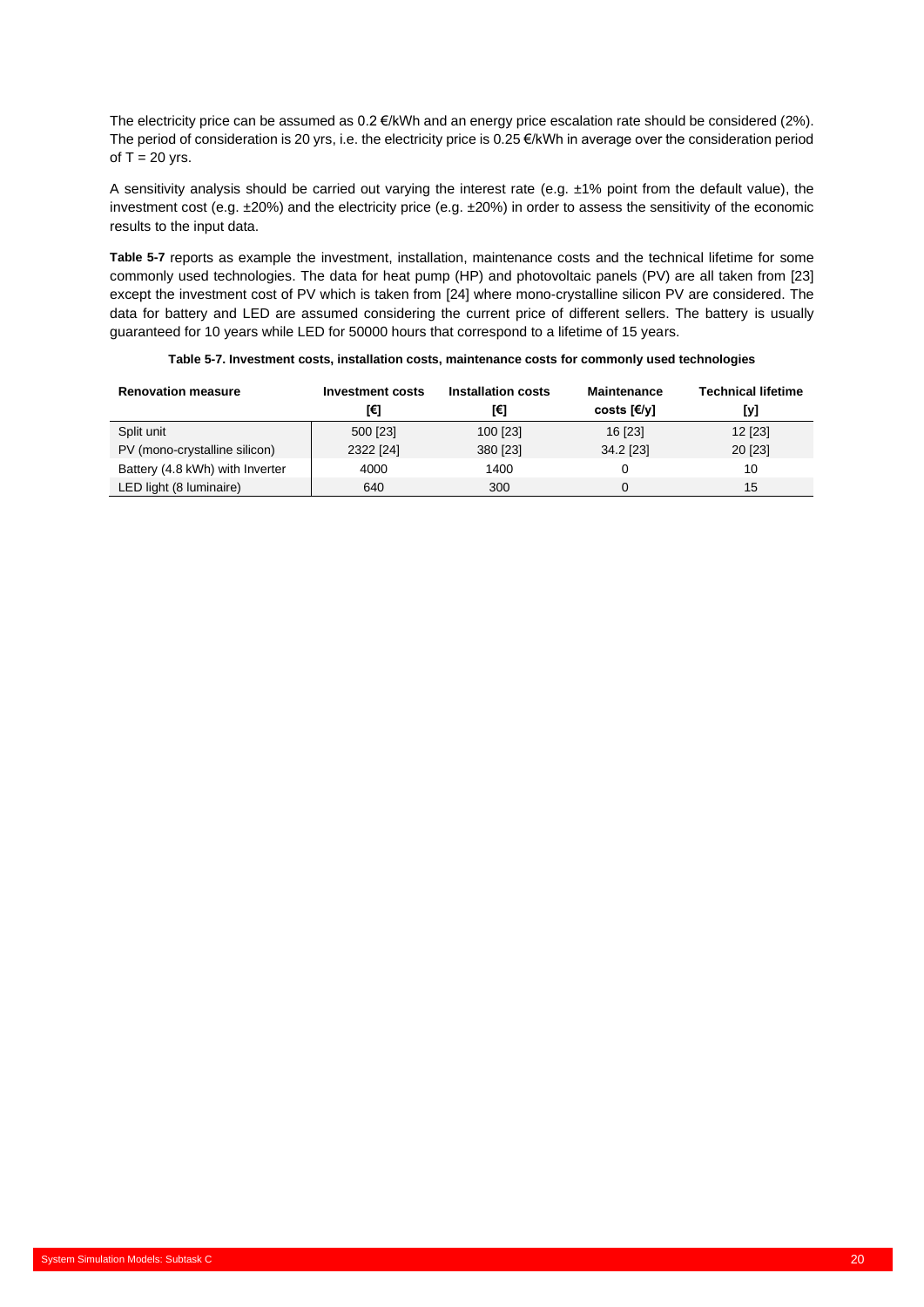## <span id="page-24-0"></span>6 Simulation Platform

Several validated simulation platforms can be used for the simulation of a building and its energy system (e.g. TRNSYS, IDA ICE, EnergyPlus, Matlab/Simulink, Modelica, etc…). The version of the used simulation tool and special setting should be indicated.

Design or pre-design calculation or simplified simulation tools (such as e.g. PHPP) or specific pre-design simulation tools (such as DALEC or Fener), which are useful to understand the behaviour of buildings and optimize the performance already in the early design process of buildings, will be tested against the results of the detailed simulation.

## <span id="page-24-1"></span>**6.1 Platform overview and modelling features**

Different tools, used for the simulation of the reference office cell, are analysed in [25]:

- EnergyPlus™ (EP) is a whole building energy simulation program that engineers, architects, and researchers use to model both energy consumption for heating, cooling, ventilation, lighting and plug and process loads and water use in buildings [26];
- TRNSYS (TRN) is a transient system simulation program based on a component approach with modular structure. The TRNSYS library includes a detailed multizone building model and components for HVAC systems, renewable energy systems, etc. [27];
- Simulink carnotUIBK (SIM\_IBK) is a Matlab/Simulink library, compatible with CARNOT Toolbox, developed by the University of Innsbruck, based on object-oriented programming of a parameterized building model [28];
- Simulink ALMAbuild (SIM\_BO) is a Matlab/Simulink library, compatible with CARNOT Toolbox, developed by the University of Bologna where a user develops a building model by means of a series of Graphical User Interfaces [29];
- MODELICA (MOD) is a non-proprietary, object-oriented, equation based language to conveniently model complex physical systems, with a wide open source library (in this case the LBNL Buildings library is used) [30];
- DALEC (DAL) is a free web tool developed by Bartenbach, University of Innsbruck and Zumtobel. The main focus is on combined thermal and lighting building simulations in early design phases [31];
- FENER (FEN) is a web based platform for Integrated daylight, glare and energy evaluation of fenestration technologies [32];
- PHPP Passive House Planning Package is a quasi steady state calculation tool, developed as spread sheet, for the use of architects and planning experts [33].

The different tools implement models with different level of detail and approach the numerical solution of the building system with different equations.

## <span id="page-24-2"></span>**6.2 Platform modelling features**

**[Table 6-1](#page-25-0)** reports the physical models used by the different tools for the calculation of the room balance and the time step used in the numerical simulations of the reference office building in [25]. The two star node model includes a convective node (representing the thermal capacity of the air) and a radiative node (the long-wave radiative exchange between the surfaces is modelled using the star network).

In the simplified calculation mode, TRN implements a star network where an artificial temperature node (Tstar) is used to consider the parallel energy flow from the inside wall surface to the zone air by convection and the longwave radiation exchange between the surfaces.

EP uses a grey interchange model (ScriptF) involving an approximation of direct view factors for the radiative exchange between surfaces.

MOD implements a more detailed model for the radiative exchange based on net radiation exchange approach [34]. DAL model is based on the Standard ISO 13790:2008 [35] where the room heat balance is solved considering three nodes and both the air temperature and mean radiant temperature are calculated. The nodes are connected between each other by means of specific coupling conductance defined by the standard. The whole thermal capacity of walls and air volume is connected to the node representing the mean radiant temperature.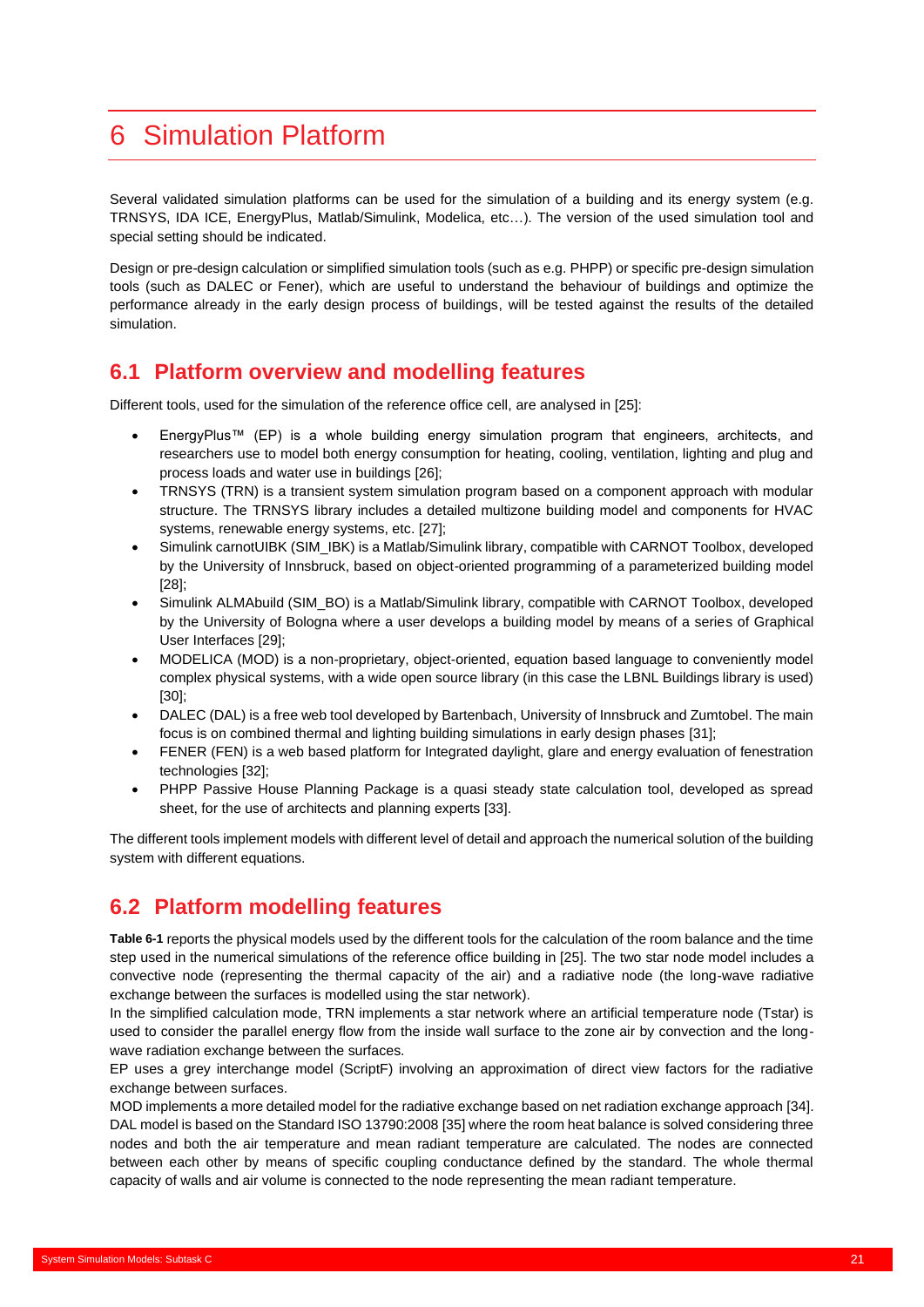PHPP is a quasi-steady state tool that calculates losses and gains considering a fixed set point temperature. It performs two different balances by using the two set point temperatures for winter and summer.

Each tool performs the simulation using different time steps and, in particular: SIM\_IBK and SIM\_BO use variablestep solvers, which vary the step size during the simulation depending on the required numerical accuracy and the solver. All the other tools perform the calculation with a constant time step as reported in **[Table 6-1](#page-25-0)**. The definition of the time step influences the run time and the accuracy of the results.

#### <span id="page-25-0"></span>**Table 6-1: Model of the room heat balance and simulation time step used for the simulation of the reference office cell**

|             | Surface to zone heat transfer | Time step        |
|-------------|-------------------------------|------------------|
| EP          | Radiative and conv. node      | Const.: 15 min   |
| <b>TRN</b>  | Star node model               | Const.: 60 min   |
| SIM IBK     | Two star node model           | Var.: max 10 min |
| SIM BO      | Two star node model           | Var.: max 10 min |
| <b>DAL</b>  | Standard ISO 13790            | Const.: 60 min   |
| <b>MOD</b>  | Radiosity and conv. node      | Const.: 15 min   |
| <b>PHPP</b> | Steady state balance          | Monthly          |

<span id="page-25-1"></span>**[Table 6-2](#page-25-1)** reports the model used for the wall structure in each tool [25]. EP and TRN model the opaque structure with the transfer function method, whereas both Simulink libraries and MOD are based resistance-capacity (R-C) method. DAL and PHPP implement a simplified model of the walls, based on the overall heat transfer coefficient (H) of the external structures.

| Table 6-2: Model of the walls. |  |  |  |  |
|--------------------------------|--|--|--|--|
|--------------------------------|--|--|--|--|

|                | Wall model               |  |  |  |  |
|----------------|--------------------------|--|--|--|--|
| ЕP             | <b>Transfer function</b> |  |  |  |  |
| TRN            | <b>Transfer function</b> |  |  |  |  |
| <b>SIM IBK</b> | $R-C$                    |  |  |  |  |
| SIM BO         | R-C                      |  |  |  |  |
| <b>DAL</b>     | Unique H value           |  |  |  |  |
| <b>MOD</b>     | $R-C$                    |  |  |  |  |
| <b>PHPP</b>    | Unique H value           |  |  |  |  |
|                |                          |  |  |  |  |

Different window models are implemented in the analysed tools [25], in particular, EP, TRN, SIM\_BO and MOD perform an energy balance over each pane of the window while DAL, SIM\_IBK and PHPP are based on a simplified window thermal model where the transmission losses of the window are calculated by using a constant heat transfer coefficient. An additional layer representing the shading system is involved in the thermal balance of the window only in EP and MOD.

Gains from solar radiation are computed differently in each tool. EP, TRN, SIM\_BO and MOD consider how solar radiation is absorbed by each pane of the window, which increases the pane temperature, and how it influences convective and radiative exchange.

In the presented heat balances for EP, SIM\_BO and MOD solar gains are defined as directly transmitted radiation (convective and radiative gains from the inner pane do contribute to the room heat balance but they are not reported as 'solar gains' in the presented balances). The calculation of the solar gain in DAL is based on an angular dependent g-value of the façade dependent on the sun position, SIM\_IBK calculation is based on an angular dependent g-value of the glazing system, dependent on the sun position. Depending on the definition of the solar gain (total or only transmitted part), also the definition of the transmission losses is different. When only the directly transmitted part of the solar radiation is reported as solar gain, the transmission loss is represented by the exchange between the internal side of the window and the thermal zone  $(\dot{Q}_{int,p2})$  in **[Figure 6-1](#page-26-1)**). Contrariwise, when the total solar gain is reported (including absorbed solar radiation reemitted to the inside), the transmission losses are calculated as  $(\dot{Q}_{tr,p1-p2}$  in **[Figure 6-1](#page-26-1)**).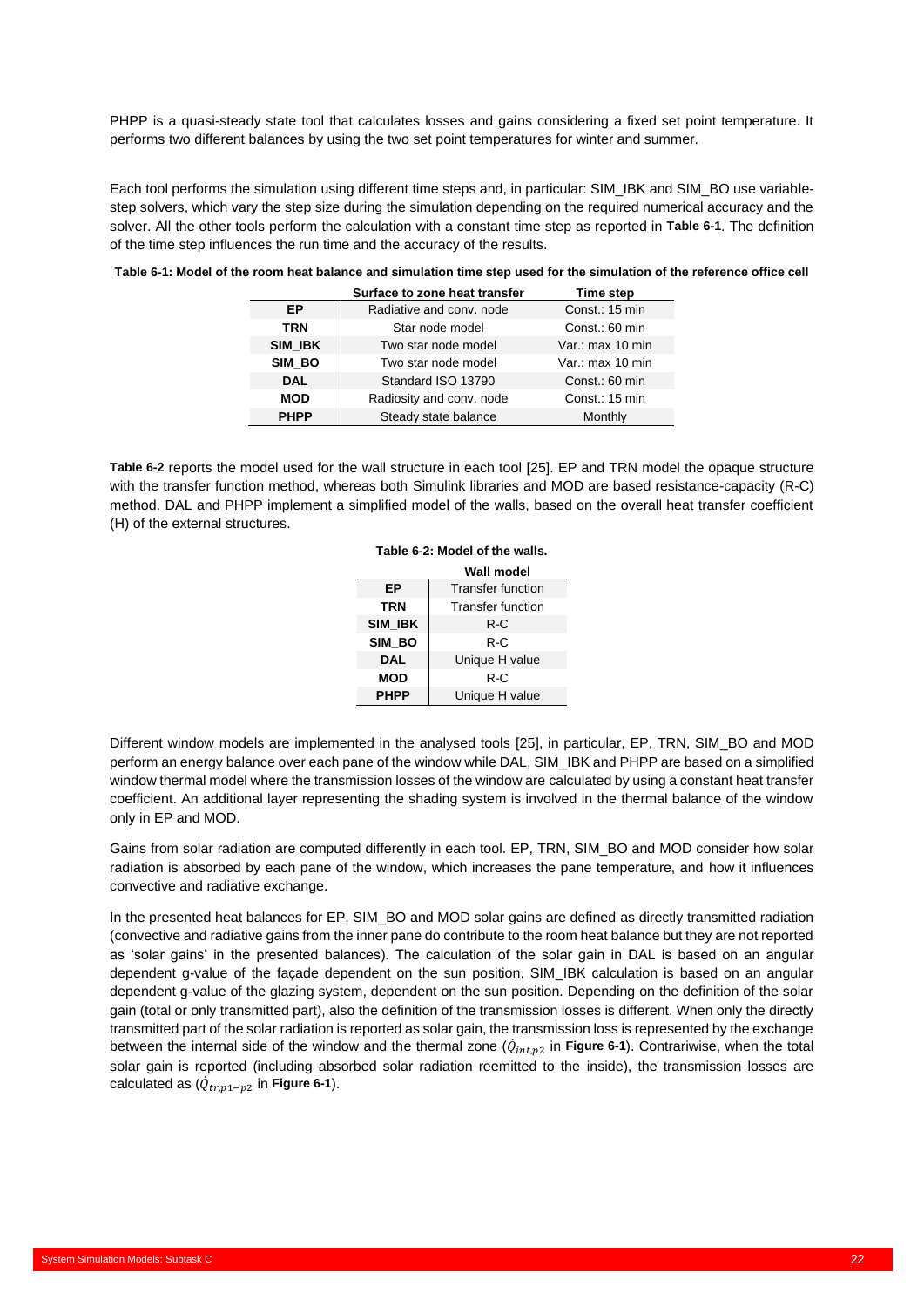

**Figure 6-1: Sketch of the Complex window model.**

<span id="page-26-1"></span>The models used to predict the diffuse radiation on a tilted surface can be based on either isotropic or anisotropic sky models. All the tools except for DAL calculate the diffuse radiation on a tilted surface with anisotropic sky models while DAL uses an isotropic sky model.

The profiles for occupancy, appliances and lighting described in sectio[n 3.3.2](#page-8-0) could not be implemented in DAL and PHPP. In DAL a constant internal gain of 8.79 W/m<sup>2</sup> from 8 a.m. to 19 p.m. is considered while in PHPP a constant internal gain of 6.5 W/m<sup>2</sup> is considered.

With regard to the ventilation system, EP, TRN, SIM\_IBK, SIM\_BO and MOD calculate the ventilation rate, bypass control and infiltration losses as described in [3.3.3](#page-10-0) while DAL uses a constant energy equivalent air exchange rate that takes into account the infiltration and energy effective air exchange rate. The additional ventilation losses due to activation of the bypass are modelled as window/night ventilation. PHPP considers ventilation losses using a constant equivalent air exchange rate. A different rate is used, for summertime and wintertime, which accounts for the frequency with which the bypass is activated in that period. These equivalent air exchanges are calibrated in order to match the ventilation losses calculated by SIM\_IBK.

The shading control system is modelled based on a 120 W/m<sup>2</sup> beam direct solar radiation threshold as described in [3.3.4](#page-11-0) for all the tools except for the PHPP, where it is only possible to set a constant value for the summer and winter time.

|             | <b>Internal Gain</b> | <b>Ventilation rate/control</b> | <b>Shading control</b> |
|-------------|----------------------|---------------------------------|------------------------|
| ЕP          | Profile              | Profile/Dynamic ctr.            | Dynamic                |
| <b>TRN</b>  | Profile              | Profile/Dynamic ctr.            | Dynamic                |
| SIM IBK     | Profile              | Profile/Dynamic ctr.            | Dynamic                |
| SIM_BO      | Profile              | Profile/Dynamic ctr.            | Dynamic                |
| <b>DAL</b>  | Constant             | Constant                        | Dynamic                |
| <b>MOD</b>  | Profile              | Profile/Dynamic ctr.            | Dynamic                |
| <b>PHPP</b> | Constant             | Constant                        | Constant               |

#### **Table 6-3: Internal gain profile and ventilation rate.**

## <span id="page-26-0"></span>7 Conclusions

This report (DC.1) provides the description of the simulation model (office reference cell) used in IEA SHC Task 56 to simulate the performance of different solar envelope technologies on building level. The simulation results of different case studies are reported in DC.2.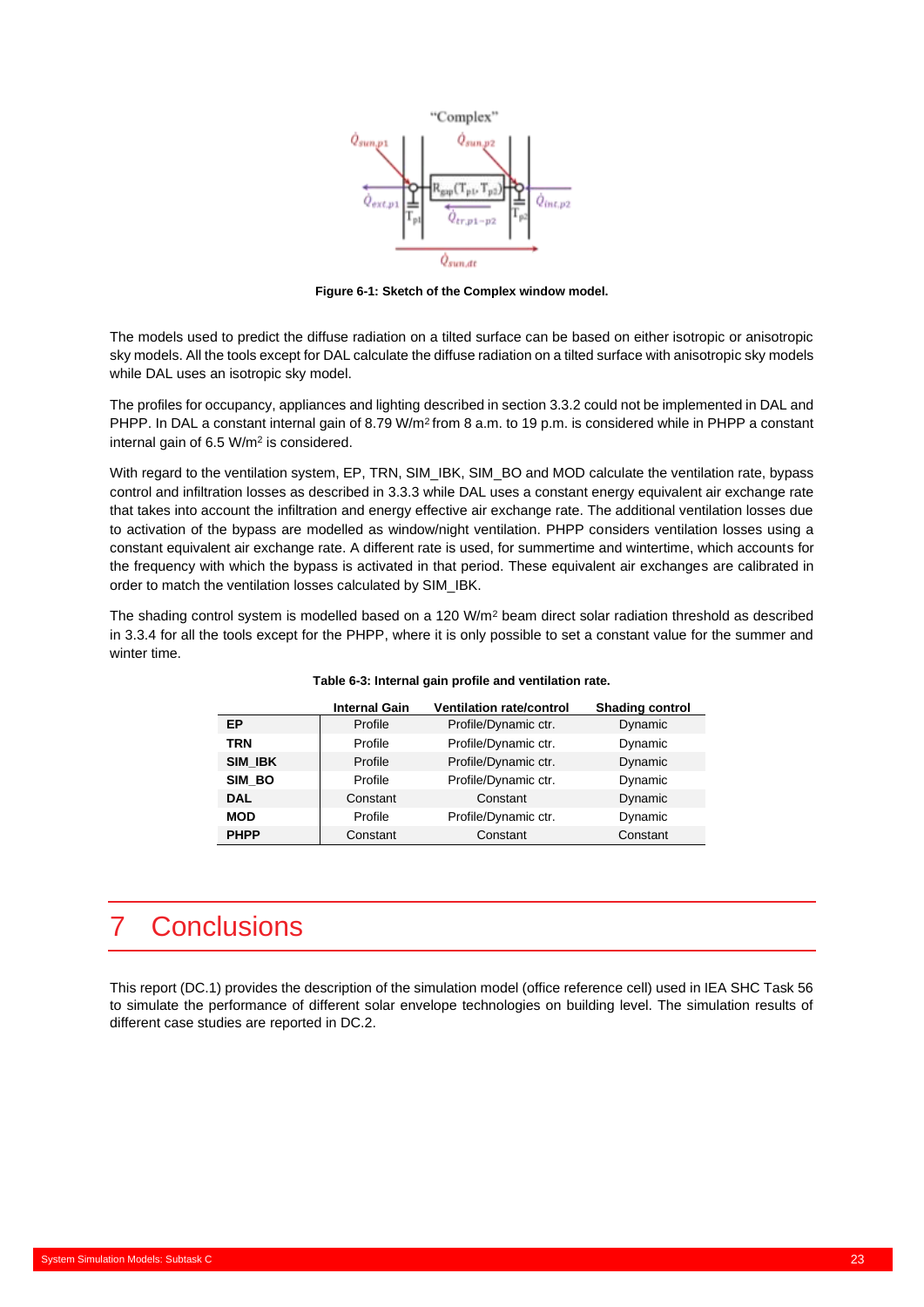## <span id="page-27-0"></span>Literature Reference

- [1] IBPSA-USA, Building Energy Modeling book BEMBook, Rocky Mountain Institute & Ashrae, 2012.
- [2] SIA 2024:2015, *Raumnutzungsdaten für di Energie- und Gebäudetechnik,* Zurich, Switzerland.
- [3] EN ISO 7730:2006-5, *Ergonomics of the thermal environment. Analytical determination and interpretation of thermal comfort using calculation of the PMV and PPD indices and local thermal comfort criteria.,* Geneve, Switzerland: International Organisation for Standardisation, 2006.
- [4] iNSPiRe, *Development of Systemic Packages for Deep Energy Renovation of Residential and Tertiary Buildings including Envelope and Systems.,* 2013.
- [5] University of Wisconsin-Madison, "TRNSYS 17," University of Wisconsin-Madison, Madison, WI, 2017.
- [6] Meteonorm V 7.2.4, "Meteonorm global meteorological database," [Online]. Available: https://meteonorm.com/. [Accessed 14 02 2019].
- [7] International Organisation for Standardisation, *ISO 52000-1:2016. Energy performance of buildings — Overarching EPB assessment — Part 1: General framework and procedures,* 2016.
- [8] EnEV, "Nichtamtliche Lesefassung der EnEV 2014," [Online]. Available: http://www.enev-2014.info/enevnicht-amtliche-fassung-16-10-13-aenderungen.pdf. [Accessed 22 11 2019].
- [9] Österreichisches Institut für Bautechnik, *OIB-6 Richtlinie 6, Energieeinsparung und Wärmeschutz,* 2011, update 2015.
- [10] ENTSO-E, "Transparency Platform," [Online]. Available: https://transparency.entsoe.eu. [Accessed 22 11 2019].
- [11] F. Ochs und G. Dermentzis, "Evaluation of Efficiency and Renewable Energy Measures Considering the Future Energy Mix," in *7th International Building Physics Conference*, Syracuse, NY,USA, 2018.
- [12] M. Secchi und G. Barchi, "Peer-to-Peer electricity sharing: maximising PV self-consumption through BESS control strategies," in *EEEIC*, 2019.
- [13] EN 15251, *EN 15251:2008 Indoor environmental input parameters for design and assessment of energy performance of buildings addressing indoor air quality, thermal environment, lighting and acoustics.*
- [14] U.S. Environmental Protection Agency, Exposure Factors Handbook, Edition (Final Report) ed., Washington, DC, 2011.
- [15] IEA SHC Task 50, "Advanced Lighting for Retrofitting Buildings. Subtask C Report C.4 Energy audit and inspection procedures," 2017.
- [16] J. Wienold and J. Christoffersen, "Evaluation methods and development of a new glare prediction model for daylight environments with the use of CCD cameras," *Energy and Buildings,* vol. 38, no. 7, pp. 743-757, 2006.
- [17] J. Wienold, "evglare version 2.0, 15th International Radiance Workshop, Padova, Italz, September 2016," [Online]. Available: https://www.radiance-online.org/community/workshops/2016-padua/presentations/211- Wienold-Evalglare2.0.pdf. [Accessed 10 02 2020].
- [18] C. 14501, *Blinds and shutters - Thermal and visual comfort - Performance characteristics and classification,*  2005.
- [19] CEN 17037, *Daylight in Buildings.*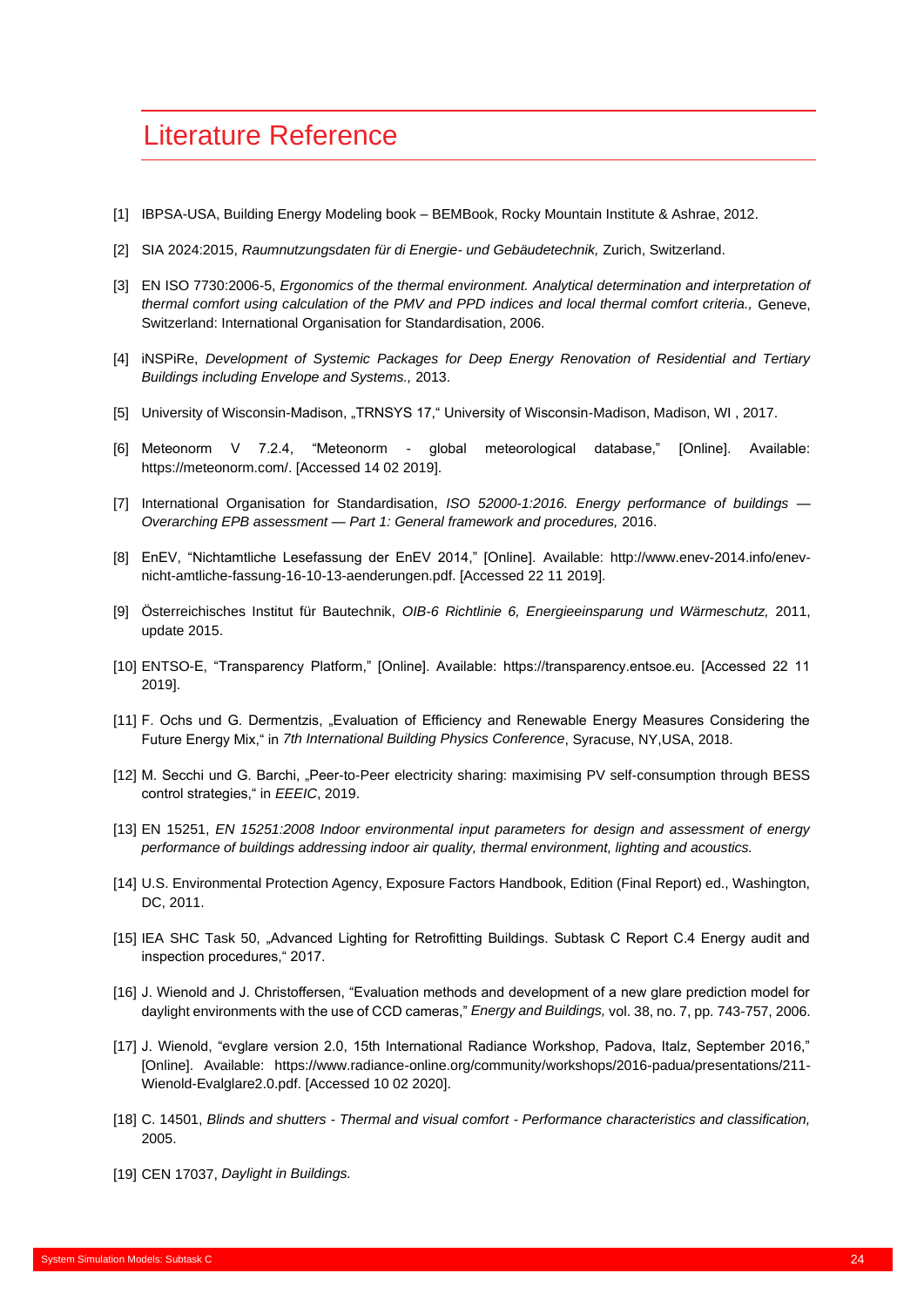- [20] J. Wienold, Daylight Glare in Offices, Freiburg/Brsg: Fraunhofer ISE, 2010.
- [21] J. Wienold, "Cross-validation and robustness of daylight glare metrics," *Lighting Research & Technology,* vol. 51, no. 7, 2019.
- [22] IES LM-83-12, Approved Method: IES Spatial Daylight Autonomy (sDA) and Annual Sunlight Exposure (ASE), Illuminating Engineering Society, 2013.
- [23] M. Gustafsson, C. Dipasquale, S. Poppi, A. Bellini, R. Fedrizzi, C. Bales, F. Ochs, M. Sié and S. Holmberg, "Economic and environmental analysis of energy renovation packagesfor European office buildings," *Energy and Buildings,* vol. 148, pp. 155-165, 2017.
- [24] F. Ascione, N. Bianco, G. Maria Mauro and G. Peter Vanoli, "A new comprehensive framework for the multiobjective optimization of building energy design: Harlequin," *Applied Energy,* vol. 241, pp. 331-361, 2019.
- [25] M. Magni, F. Ochs, P. Bonato, M. D'Antoni, D. Geisler-Moroder, S. de Vries, R. Loonen, A. Maccarini, A. Afshari und T. Calabrese, "Comparison of Simulation Results for an Office Building Between Different BES Tools – The Challenge of Getting Rid of Modeller Influence and Identifying Reasons for Deviations," in *Bilding Simulation Conference*, Rome, 2019.
- [26] D. B. Crawley, L. K. Lawrie, C. O. Pedersen and F. C. Winkelmann, "EnergyPlus: Energy Simulation Program," *ASHRAE Journal,* vol. 42, pp. 49-56, 2000.
- [27] S. Klein, W. Beckman, J. Mitchell, J. Duffie, N. Duffie, T. Freeman und et al., "TRNSYS 17, TRaNsient SYstem Simulation program.," University of Wisconsin, Madison, WI, USA, 1979.
- [28] D. Siegele, E. Leonardi and F. Ochs, "A new MATLAB Simulink Toolbox for Dynamic Building Simulaiton with BIM and Hardware in the Loop compatibility," in *Building Simulation*, Rome, 2019.
- [29] J. P. Campana, G. L. Morini und M. Magni, "The benchmark of the SIMULINK open library ALMABuild for dynamic modelling of buildings," in *16th International Conference on Sustainable Energy Technologies – SET 2017*, Bologna, 2017.
- [30] M. Wetter, W. Zuo und S. Nouidui, "Modeling of Heat Transfer in Rooms in the Modelica "Buildings" Library," in *Building Performance Simulation conference*, Sydney (AUS), 2011.
- [31] M. Werner, D. Geisler-Moroder, B. Junghans, O. Ebert and W. Feist, "DALEC a novel web tool for integrated day- and artificial light and energy calculation," *Journal of Building Performance Simulation,* vol. 10, no. 3, pp. 344-363, 2016.
- [32] Fraunhofer Institute for Solar Energy Systems ISE, "Fener," [Online]. Available: https://fenerwebport.ise.fraunhofer.de/. [Accessed 06 04 2020].
- [33] W. Feist, "PHPP Passive House Planning Package," [Online]. Available: https://passivehouse.com/04\_phpp/04\_phpp.htm. [Accessed 16 01 2019].
- [34] M. Wetter, W. Zuo und S. Nouidui, "Modeling of Heat Transfer in Rooms in the Modelica "Buildings" Library," in *Proceedings of Building Simulation* , Sydney, 2011.
- [35] ISO 13790:2008, *Energy performance of buildings — Calculation of energy use for space heating and cooling.*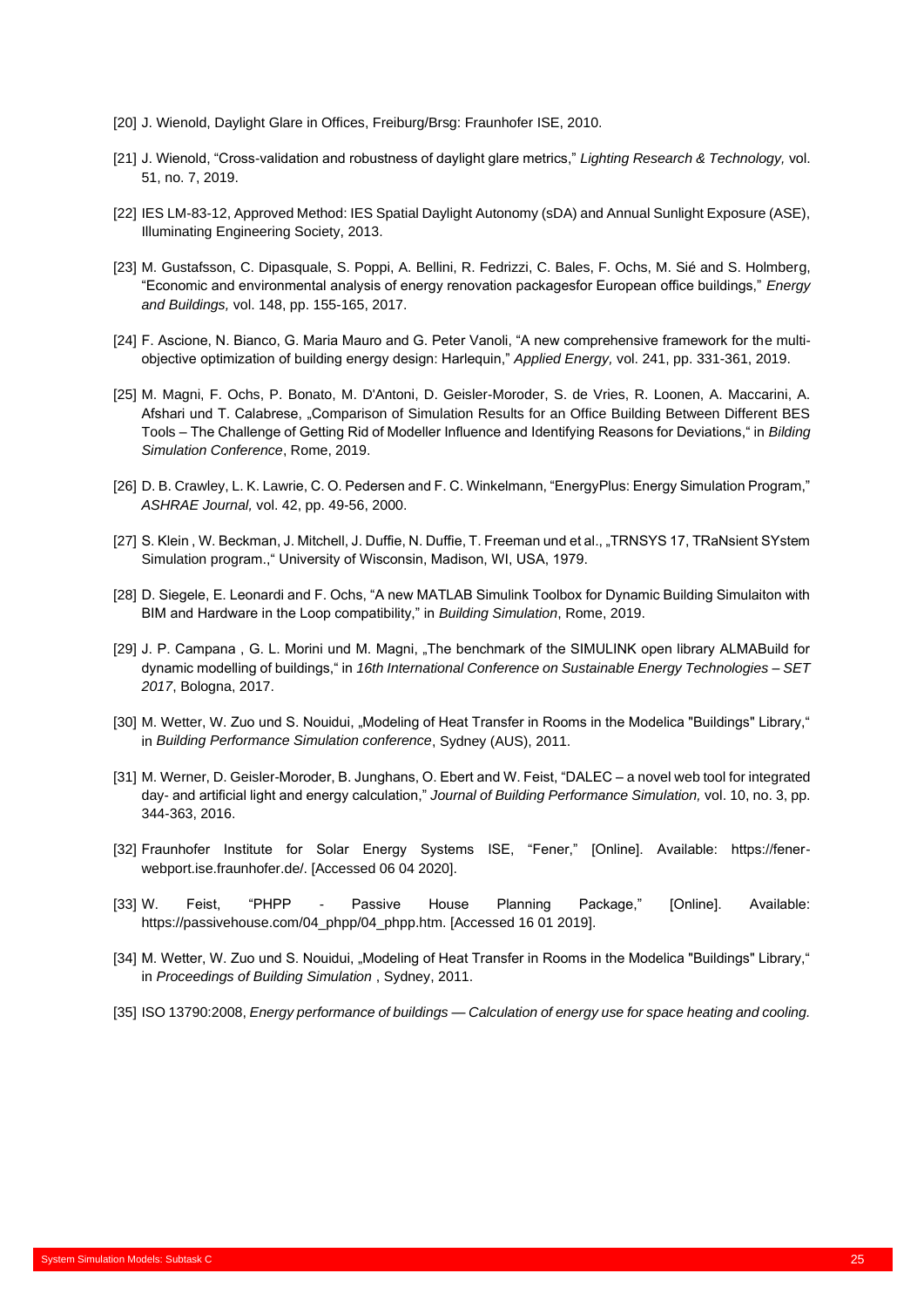## <span id="page-29-0"></span>**Appendix**

### <span id="page-29-1"></span>**A. 1 Predicting monthly primary energy conversion factors**

There is a need for an appropriate evaluation method for comparing and ranking different passive and active technologies on micro- and macro- economic scale. National conversion factors for PE/CO2 differ significantly between different countries and also between the EU member states and are subject to change. For example, the PE factor for electricity is 1.8 in Germany (EnEV 2014 Annex 1 section 2.1.1 [8]) since 2016 (2.4 before), Austria f<sub>PEnon-RE</sub> 1.02 since 2019, f<sub>PEnon-RE</sub> 1.32 since 2015, 2.15 before. Seasonal variations are not considered at all.

For the electricity mix, the share of renewables within the time frame of consideration (e.g. 20 years) should be included and not as usually done the current (or past) status. A significantly increased share of RE electricity can be expected in the near future in particular in summer (PV), while in winter only a moderate increase is likely, unless there is a significant further extension of wind power or seasonal storage capacities are strongly build up.

If a large number of buildings use heat pumps (HP) for space heating and DHW preparation and produce electricity with on-site PV, both, the purchased electric energy and the share of renewables in the electricity mix depend on each other. Electricity that is used on site is not available in the grid and an increased share of fossil fuels in the energy mix have to be considered. PV electricity sold to the grid will replace fossil fuels more likely in winter, spring and autumn than in summer. Thus, a model for the PE/CO<sub>2</sub> conversion factor of the electricity mix needs to consider RE availability and the load curve. A possible approach of balancing PE demand (and CO<sub>2</sub> emissions) of a building with onsite RE generation is shown schematically in **[Figure A-1](#page-29-2)** Solar thermal (ST) energy is used to reduce the energy demand (heating, DHW + storage and distribution losses) that has to be covered by e.g. a heat pump (HP). Onsite PV can be used directly for appliances and auxiliary energies or to drive the HP. For higher own consumption, a (battery) storage is required, which is subject to losses.



<span id="page-29-2"></span>**Figure A-1: Possible approach for the calculation of the monthly net energy balance with heating (H) and domestic hot water (DHW) demand covered partly by ST; the remaining demand is covered by a heat pump (HP), which is partly powered by onsite PV, the remaining electricity demand for the HP, auxiliary energies (and appliances) is covered by the grid with volatile shares of renewable electricity**

A monthly evaluation based on monthly primary energy factors is proposed, which can be used to calculate a more representative environmental impact of different efficiency and RE measures. The specific primary energy  $e_{PE}$  is calculated for each month  $(i)$ 

$$
e_{PE} = \sum f_{PE,i} \cdot w_{el,i} \tag{Eq. A.2-1}
$$

where  $f_{PE,i}$  is the primary energy conversion factor for each month (i) considering the energy mix in each month and  $w_{el,i}$  is the specific electric energy purchased in each month, see [Figure A-2](#page-30-0).

In two scenarios (A and B) with different shares of hydro, wind, PV and fossil energy, the PE conversion factor were calculated on monthly basis using e.g. the PE conversion factors shown in **[Figure A-2](#page-30-0)** and **[Table A-1](#page-29-3)**.

<span id="page-29-3"></span>

| $f_{PE} = f_{PE,hyd} \cdot \frac{w_{el,hyd}}{w_{el}} + f_{PE,wind} \cdot \frac{w_{el,wind}}{w_{el}} + f_{PE,PV} \cdot \frac{w_{el,PV}}{w_{el}} + f_{PE,fos} \cdot \frac{w_{el,fos}}{w_{el}}$ | Eq. A.2-2 |
|----------------------------------------------------------------------------------------------------------------------------------------------------------------------------------------------|-----------|
| Table A-1. CO <sub>2</sub> -emissions and primary energy (PE) conversion factors of fossil and renewable electric energy sources, acc. to DVGW 2016                                          |           |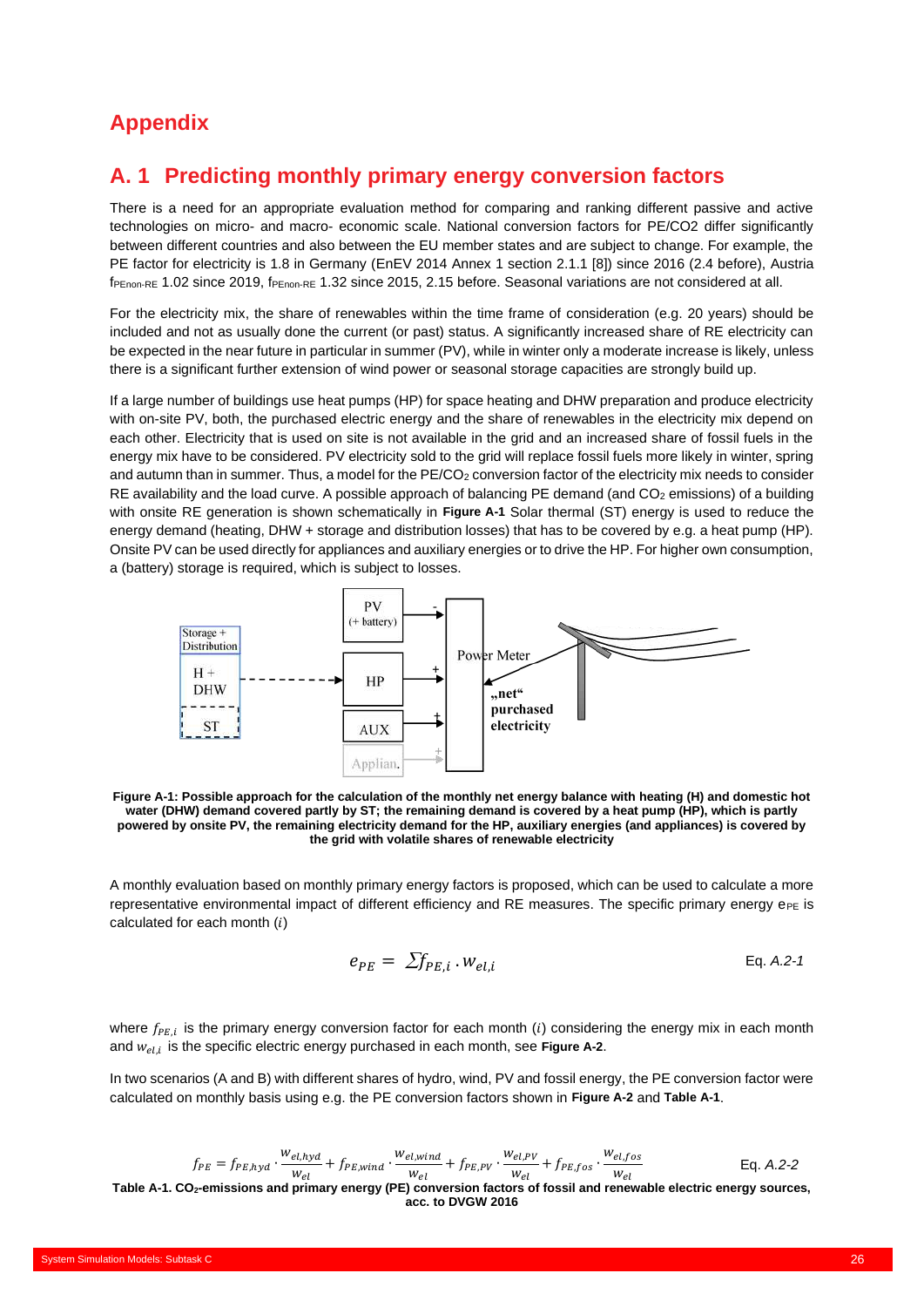

<span id="page-30-0"></span>**Figure A-2: Monthly share of renewables (hydro, wind, PV, fossil) and corresponding PE conversion factor, example of a PH with a HP for heating and DHW supply with (A) a share of 10 % hydro, 10 % wind, 10 % PV and 70 % fossil, and (B) a share of 10 % hydro, 30 % wind, 30 % PV and 30 % fossil in the electricity mix**

| Table A-2: Monthly PE conversion factors see Figure A-2 and PE conversion factors acc. to Table A-1 |  |  |  |  |  |
|-----------------------------------------------------------------------------------------------------|--|--|--|--|--|
|                                                                                                     |  |  |  |  |  |

|                                     | Jan | Feb  | Mar | Apr  | Mav  | Jun Jul | Aua Sep | Oct | Nov | Dec                                                             | av. |
|-------------------------------------|-----|------|-----|------|------|---------|---------|-----|-----|-----------------------------------------------------------------|-----|
| A: 10-10-10 $\vert$ 2.01            |     | 1.96 |     |      |      |         |         |     |     | 1.89  1.60  1.33  1.20  1.18  1.28  1.53  1.78  1.92  2.01  1.6 |     |
| <b>B:</b> 10-30-30   1.53 1.42 1.23 |     |      |     | 0.50 | 0.08 | 0.08    |         |     |     | 0.08 0.08 0.33 0.98 1.33 1.54 0.8                               |     |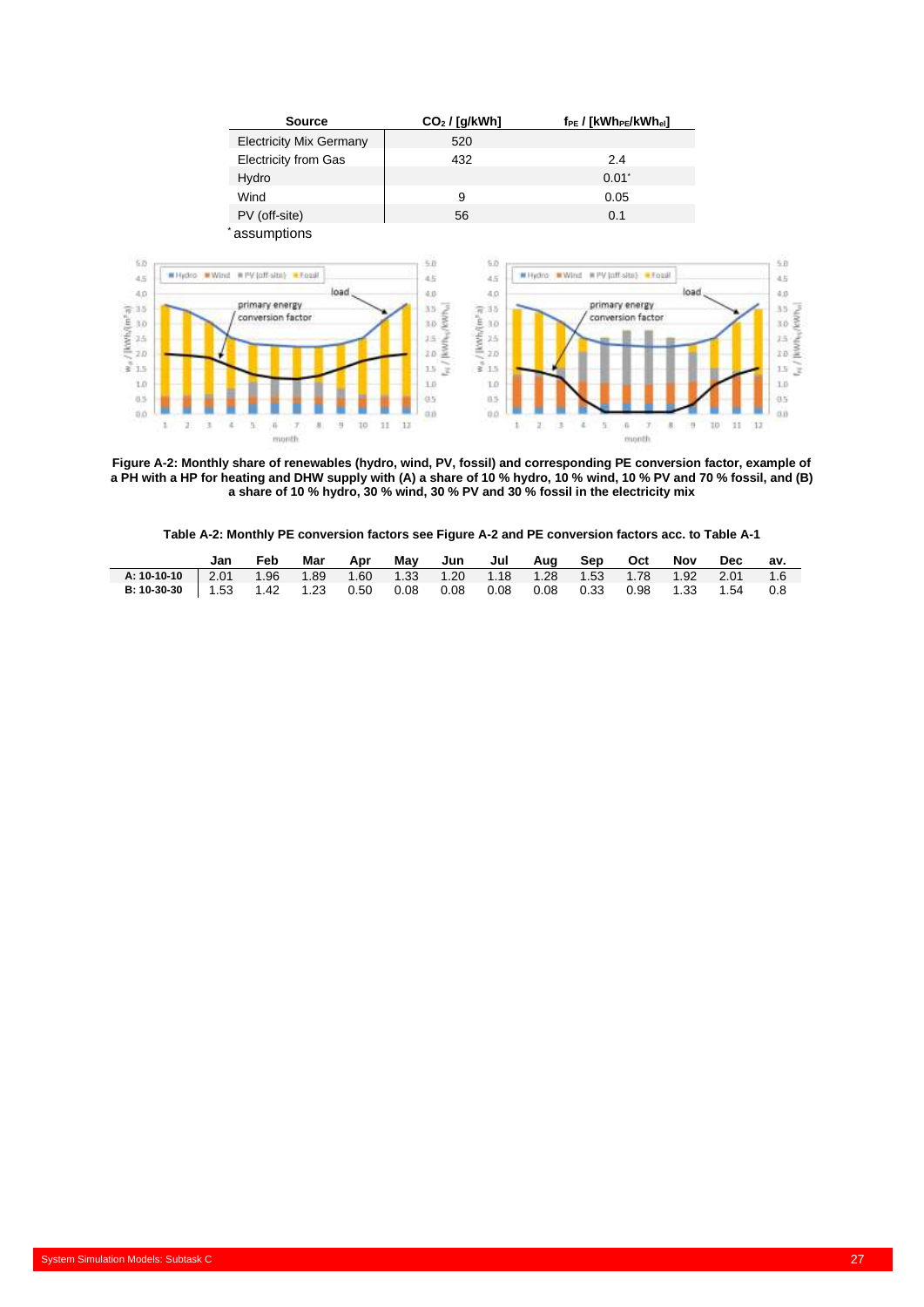## <span id="page-31-0"></span>**A. 2 Detailed properties of the windows assemblies used in the reference office building**

### **Rome**

WINDOW 4.1 DOE-2 Data File : Multi Band Calculation (Unit System: SI)

Window ID: 3304 (TRNSYS 15 WINDOW LIB)

Description: double glazing with Argon gap and low-SHGC coating, 6/16/6

Tilt: 90.0

#### **Table A-3: Gap properties of the Rome window assembly**

| Gap   | Thick | Cond   | dCond | Vis                            | dVis             | Dens | dDens | . .  | dPr     |
|-------|-------|--------|-------|--------------------------------|------------------|------|-------|------|---------|
| Argon | 16.0  | 0.0162 | v.v   | $\overline{A}$<br>$-\cdot$ $-$ | <u>_</u><br>0. J | 70   | 0.006 | 0.68 | 0.00066 |

#### **Table A-4: Optical properties of the Rome window assembly**

| Angle        | 0     | 10    | 20    | 30    | 40    | 50    | 60    | 70    | 80    | 90    | <b>Hemis</b> |
|--------------|-------|-------|-------|-------|-------|-------|-------|-------|-------|-------|--------------|
| Tsol         | 0.260 | 0.261 | 0.257 | 0.251 | 0.243 | 0.229 | 0.200 | 0.145 | 0.066 | 0.000 | 0.214        |
| Abs1         | 0.470 | 0.474 | 0.480 | 0.482 | 0.480 | 0.477 | 0.477 | 0.460 | 0.351 | 0.001 | 0.464        |
| Abs2         | 0.052 | 0.053 | 0.053 | 0.054 | 0.055 | 0.055 | 0.053 | 0.047 | 0.033 | 0.000 | 0.051        |
| <b>Rfsol</b> | 0.218 | 0.212 | 0.210 | 0.213 | 0.222 | 0.238 | 0.269 | 0.348 | 0.550 | 0.999 | 0.260        |
| <b>Rbsol</b> | 0.259 | 0.254 | 0.252 | 0.252 | 0.257 | 0.271 | 0.306 | 0.393 | 0.582 | 1.000 | 0.297        |
| <b>Tvis</b>  | 0.659 | 0.662 | 0.653 | 0.641 | 0.625 | 0.592 | 0.518 | 0.377 | 0.176 | 0.000 | 0.550        |
| <b>Rfvis</b> | 0.119 | 0.112 | 0.109 | 0.112 | 0.124 | 0.147 | 0.192 | 0.294 | 0.523 | 0.999 | 0.176        |
| <b>Rbvis</b> | 0.154 | 0.148 | 0.146 | 0.150 | 0.164 | 0.191 | 0.252 | 0.389 | 0.647 | 1.000 | 0.229        |
| <b>SHGC</b>  | 0.333 | 0.336 | 0.332 | 0.327 | 0.320 | 0.306 | 0.275 | 0.214 | 0.116 | 0.000 | 0.287        |

#### **Table A-5: Properties of the panes involved in the Rome window assembly**

| Layer ID#         | 9047  | 9026  |
|-------------------|-------|-------|
| <b>Emis Front</b> | 0.840 | 0.838 |
| <b>Emis Back</b>  | 0.110 | 0.838 |
| Thickness (mm)    | 6.0   | 6.0   |
| Cond ( $W/m2-C$ ) | 150.0 | 150.0 |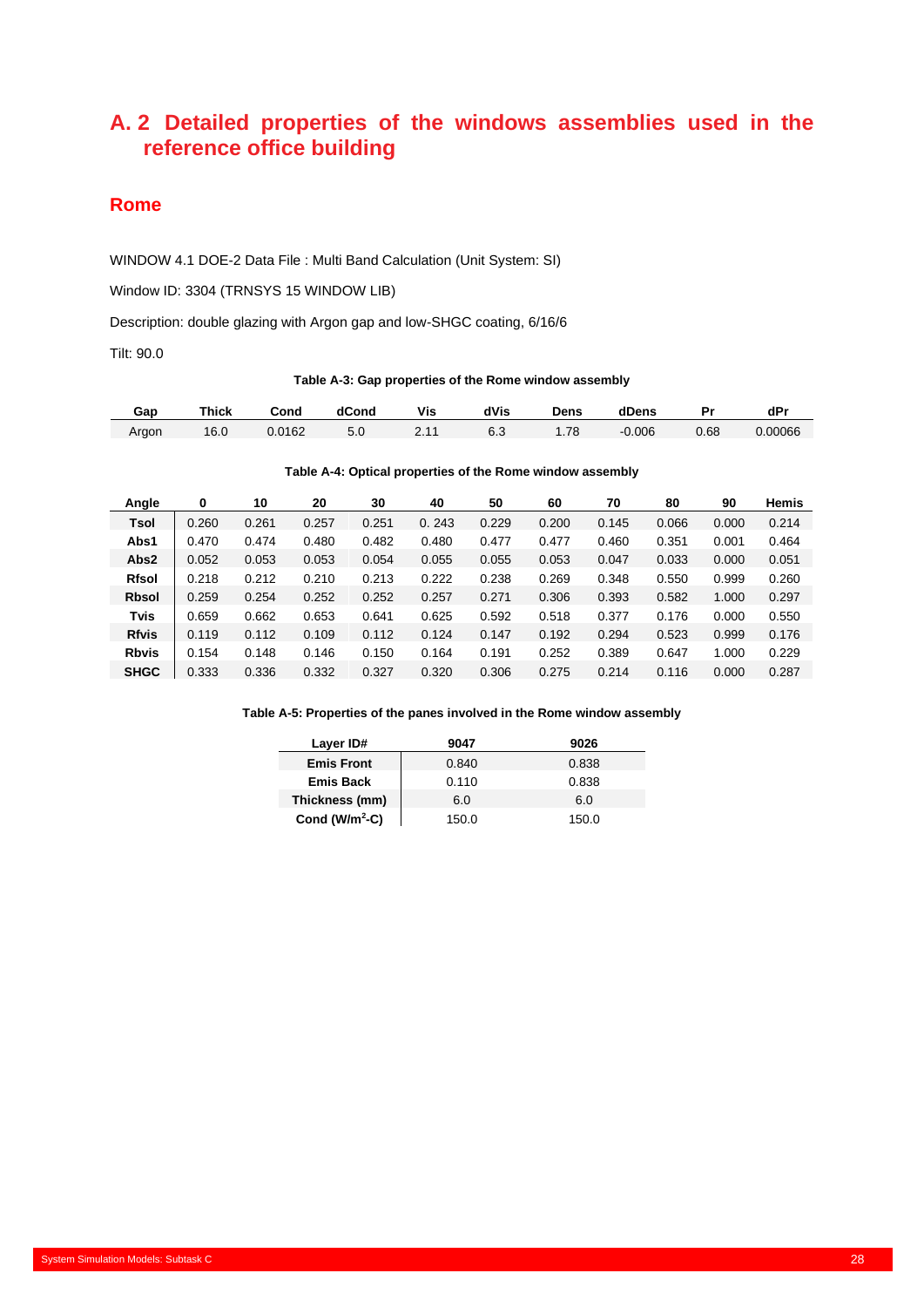## **Stuttgart**

WINDOW 4.1 DOE-2 Data File : Multi Band Calculation (Unit System: SI)

Window ID: 2001 (TRNSYS 15 WINDOW LIB)

Description: double glazing with Argon gap and low-e coating, 4/16/4

Tilt: 90.0

#### **Table A-6: Gap properties of the Stuttgart window assembly**

| Эaр   | Thick | Cond   | dCond | Vis                         | dVis            | Jens | dDens | o,   | dP.     |
|-------|-------|--------|-------|-----------------------------|-----------------|------|-------|------|---------|
| Argon | 16.0  | 0.0162 | ว.บ   | $\overline{44}$<br><u>.</u> | <u>_</u><br>0.J | .78  | 0.006 | 0.68 | 0.00066 |

#### **Table A-7: Optical properties of the Stuttgart window assembly**

| Angle        | 0     | 10    | 20    | 30    | 40    | 50    | 60    | 70    | 80    | 90    | <b>Hemis</b> |
|--------------|-------|-------|-------|-------|-------|-------|-------|-------|-------|-------|--------------|
| Tsol         | 0.426 | 0.428 | 0.422 | 0.413 | 0.402 | 0.380 | 0.333 | 0.244 | 0.113 | 0.000 | 0.354        |
| Abs1         | 0.118 | 0.118 | 0.120 | 0.123 | 0.129 | 0.135 | 0.142 | 0.149 | 0.149 | 0.000 | 0.132        |
| Abs2         | 0.190 | 0.192 | 0.198 | 0.201 | 0.200 | 0.199 | 0.199 | 0.185 | 0.117 | 0.000 | 0.191        |
| <b>Rfsol</b> | 0.266 | 0.262 | 0.260 | 0.262 | 0.269 | 0.286 | 0.326 | 0.422 | 0.621 | 1.000 | 0.314        |
| <b>Rbsol</b> | 0.215 | 0.209 | 0.207 | 0.210 | 0.219 | 0.237 | 0.272 | 0.356 | 0.560 | 0.999 | 0.260        |
| Tvis         | 0.706 | 0.710 | 0.701 | 0.688 | 0.670 | 0.635 | 0.556 | 0.403 | 0.188 | 0.000 | 0.590        |
| <b>Rfvis</b> | 0.121 | 0.115 | 0.114 | 0.118 | 0.132 | 0.163 | 0.228 | 0.376 | 0.649 | 1.000 | 0.203        |
| <b>Rbvis</b> | 0.103 | 0.096 | 0.093 | 0.096 | 0.108 | 0.132 | 0.179 | 0.286 | 0.520 | 0.999 | 0.162        |
| <b>SHGC</b>  | 0.589 | 0.593 | 0.591 | 0.586 | 0.574 | 0.551 | 0.505 | 0.405 | 0.218 | 0.000 | 0.518        |

#### **Table A-8: Properties of the panes involved in the Stuttgart window assembly**

| Layer ID#         | 9052  | 9065  |  |  |
|-------------------|-------|-------|--|--|
| <b>Emis Front</b> | 0.840 | 0.140 |  |  |
| <b>Emis Back</b>  | 0.840 | 0.840 |  |  |
| Thickness (mm)    | 4.0   | 4.0   |  |  |
| Cond ( $W/m2-C$ ) | 225.0 | 225.0 |  |  |